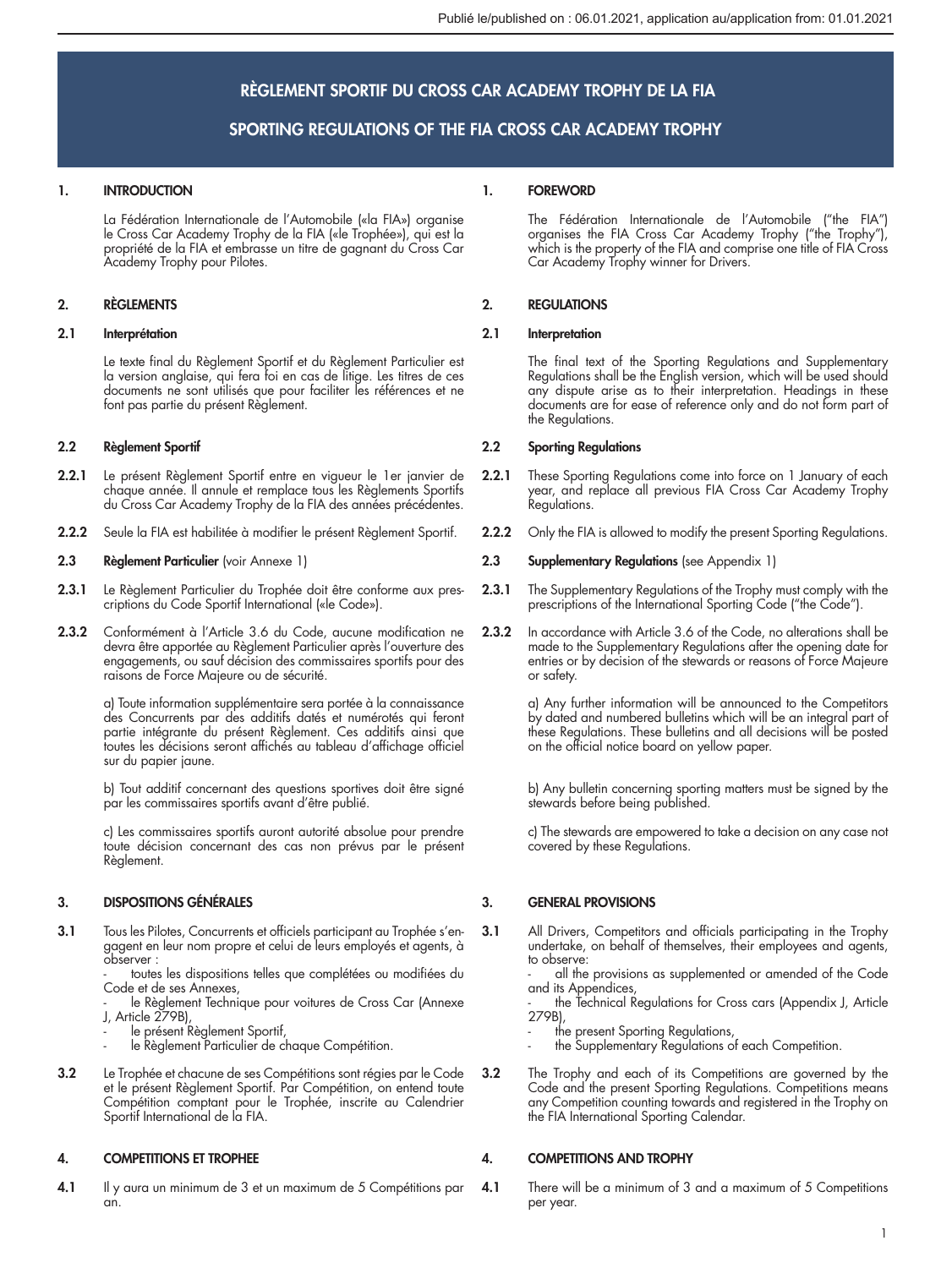- 4.2 Chaque Compétition aura le statut de Compétition internationale restreinte.
- 4.3 Chaque Compétition sera organisée conformément à la Convention d'Organisation passée entre l'organisateur du Trophée, l'ASN du pays de la Compétition et la FIA.
- 4.4 L'organisateur, via son ASN, devra communiquer les informations présentes dans le Règlement Particulier de la Compétition (numéro de visa ASN inclus) au Département Off-Road de la FIA, et au plus tard à la date limite fixée par ce dernier, au minimum une version anglaise de chacun des documents suivants :
	- le Plan de Sécurité de la Compétition dûment complété,

une copie de son attestation d'assurance Responsabilité Civile couvrant l'ensemble du déroulement de la Compétition ainsi que le questionnaire assurance dûment rempli.

Un numéro de visa sera ensuite délivré par la FIA pour la Compétition, après réception satisfaisante de ces documents. Seule la version du Règlement Particulier approuvée et diffusée par la FIA fera foi.

## 5. OFFICIELS

## 5.1 Officiels FIA

Pour chaque Compétition, la FIA désignera les officiels suivants : deux commissaires sportifs internationaux, dont l'un sera nommé président du collège, de nationalité différente de celle du pays organisateur, choisis dans la liste des commissaires sportifs établie par la FIA (ayant participé aux séminaires des officiels ou Off-Road périodiques de la FIA),

- un directeur d'épreuve,
- un délégué technique,
- un responsable des chronométreurs.

En outre, la FIA se réserve le droit de désigner un délégué médical, un délégué sécurité, un délégué média, un délégué sportif et/ou plusieurs juges de faits.

## 5.2 Officiels nationaux

L'ASN organisatrice de la Compétition ou délivrant le permis d'organisation désignera les officiels suivants :

un commissaire sportif, choisi dans la liste des commissaires sportifs établie par la FIA (ayant participé aux séminaires des officiels ou Off-Road périodiques de la FIA),

un directeur de course, choisi dans la liste des directeurs de course établie par la FIA (ayant participé aux séminaires Off-Road périodiques de la FIA),

un directeur de course adjoint.

des juges de faits (pour la ligne de départ, les faux départs et l'arrivée)

- un commissaire technique en chef,
- un médecin-chef et un second médecin,
- un responsable de la sécurité,
- un responsable presse,
- un responsable des relations avec les Concurrents,
- un secrétaire de la Compétition.
- un secrétaire des commissaires sportifs.

## 5.3 Rôles et missions des principaux officiels de la Compétition

- 5.3.1 Commissaires sportifs : voir Articles 11.3, 11.8 et 11.9 du Code.
- 5.3.2 Directeur de course : voir Article 11.11 du Code.
- 5.3.3 Délégué technique : Il est responsable des vérifications techniques et a pleine autorité sur les commissaires techniques nationaux.
- 5.3.4 Directeur d'épreuve : voir Article 11.10 du Code.
- 5.3.5 Responsable des relations avec les Concurrents : a) Il est en charge : d'informer les Concurrents et tenir auprès d'eux en perma
	- nence un rôle de concertation,
	- d'apporter des réponses précises aux questions posées,
	- de donner toutes informations ou toutes précisions complé-
- 4.2 Each Competition will have the status of international restricted Competition.
- 4.3 Each Competition will be organised in accordance with the Organisation Agreement entered into between the Trophy organiser, the ASN of the country of the Competition and the FIA.
- 4.4 The organiser, via its ASN, shall supply the information set out in the Supplementary Regulations of the Competition (ASN visa number included) to the FIA Off-Road Department, and no later than the deadline set by the Department, at least an English version of each following document:
	- the Safety Plan of the Trophy duly completed,

- a copy of its Civil Liability insurance certificate covering the entire Competition as well as the insurance questionnaire duly filled out.

A visa number will then be issued by the FIA for the Competition upon satisfactory reception of these documents. Only the version of the Supplementary Regulations approved and circulated by the FIA shall prevail.

## 5. OFFICIALS

### 5.1 FIA officials

For each Competition, the FIA will nominate the following officials: - two international stewards, one of whom will be nominated chairman of the panel of the stewards of a nationality different from that of the organising country, chosen from the FIA list of stewards (participants in the periodical FIA officials or Off-Road or seminars),

- 
- one race director, one technical delegate,
- one chief timekeeper.

In addition, the FIA may nominate a medical delegate, a safety delegate, a media delegate, a sporting delegate and/or several judges of fact.

## 5.2 National officials

The ASN organising the Competition or delivering the permit to organise it, will appoint the following officials:

- one steward, chosen from the FIA list of stewards (participants in the periodical FIA officials or Off-Road seminars),

one clerk of the course, chosen from the FIA list of clerks of the course (participants in the periodical FIA Off-Road seminars),

- 
- one assistant clerk of the course, judges of fact (for the start line, false starts and finish),
- one chief scrutineer.
- one chief medical officer and a second doctor,
- one safety officer,
- 
- one press officer, one Competitors' liaison officer,
- one secretary of the Competition.
- one secretary of the stewards.

#### 5.3 Roles and duties of the main officials of the Competition

- 5.3.1 Stewards: see Articles 11.3, 11.8 and 11.9 of the Code.
- 5.3.2 Clerk of the course: see Article 11.11 of the Code.
- 5.3.3 Technical delegate: He is responsible for scrutineering and has full authority over the national scrutineers.
- 5.3.4 Race director: see Article 11.10 of the Code.
- 5.3.5 Competitors' liaison officer: a) He is in charge of:
	- informing the Competitors and playing a mediating role at all times,
	- giving accurate answers to all questions asked,
	- providing all information or additional clarifications in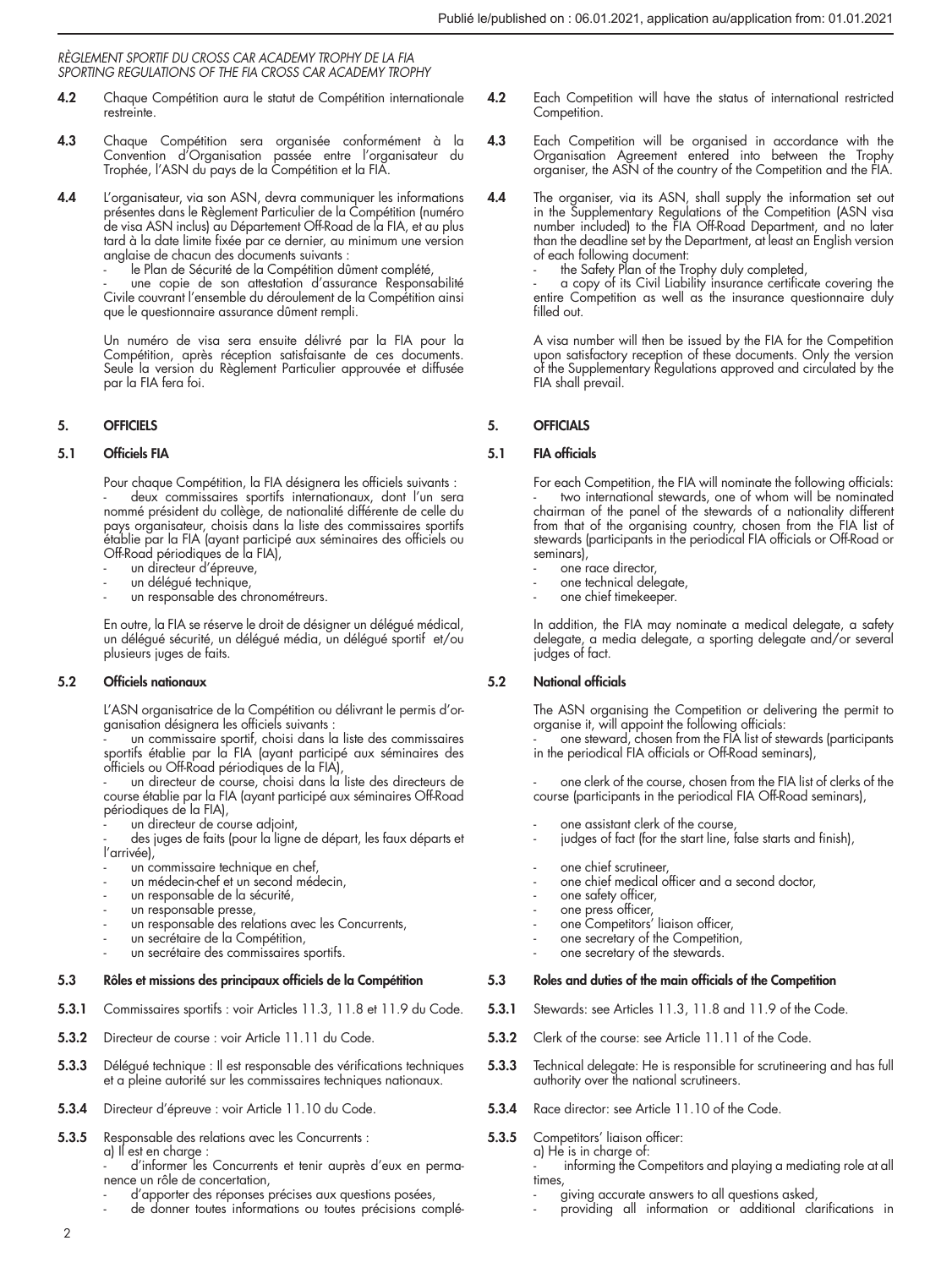mentaires relatives à la réglementation et au déroulement de la Compétition,

- d'éviter la transmission aux commissaires sportifs de toutes les demandes qui peuvent trouver, avec des explications précises, une solution satisfaisante, à la condition qu'il ne s'agisse pas de réclamation (ex. fournir des précisions sur les temps contestés avec le concours des chronométreurs).

Dans le cadre de sa mission, le responsable des relations avec les Concurrents s'abstiendra de toutes paroles ou actions susceptibles de susciter des réclamations.

b) De plus, il doit présenter un planning de ses permanences qui sera affiché au tableau d'affichage officiel et qui comportera obligatoirement :

- Présence aux vérifications techniques,
- Présence au Secrétariat de la Compétition,
- Présence aux réunions des commissaires sportifs,
- Présence à la zone de départ.

c) Le responsable des relations avec les Concurrents doit être rapidement identifiable par les participants. Pour ce faire, il convient :

- qu'il porte un badge très apparent ou une chasuble, - que son nom, sa photo, son numéro de téléphone portable et

son programme soient affichés sur le panneau d'affichage officiel.

d) Ce poste doit être obligatoirement confié à un officiel de course parlant anglais et possesseur d'une licence de commissaire sportif ou directeur de course délivrée par son ASN car il implique une connaissance certaine de la réglementation générale. Il pourra assister aux réunions des commissaires sportifs afin de se tenir informé de toutes les décisions prises.

#### 6. PILOTES ET CONCURRENTS ADMISSIBLES

#### 6.1 Pilotes admissibles

6.1.1 Les Pilotes doivent être titulaires de Licences Internationales de Pilote, de Degré Junior-D Off-Road ou de Degré D minimum, en cours de validité, et des autorisations (visas) nécessaires délivrées par leur ASN affiliée à la FIA. Les Pilotes doivent avoir un âge compris entre 13 ans (attei-

gnant leur 13 ans dans le courant de l'année civile) et n'être pas plus âgés que 16 ans le jour de l'ouverture de leur première Compétition.

6.1.2 Les Pilotes devront être sélectionnés par leurs ASN respectives, à raison d'un Pilote par ASN. Dans les cas où le nombre total des ASN sélectionnant un Pilote serait inférieur à 20, les ASN seraient invitées à sélectionner un deuxième Pilote. Le mode de sélection des Pilotes par les ASN relève de la seule

compétence de ces dernières.

## 6.2 Concurrents admissibles

Les Concurrents doivent être titulaires de Licences Internationales de Concurrent, en cours de validité, des autorisations (visas) nécessaires délivrées par leur ASN affiliée à la FIA et être âgés d'au moins 18 ans.

#### 7. CANDIDATURES DES CONCURRENTS

## 7.1 Formulaire d'engagement

- 7.1.1 Les candidatures de participation à une Compétition du Trophée devront être soumises à la FIA au moyen du formulaire d'engagement disponible sur www.fia.com et doivent être accompagnées des copies des Licences des Concurrent et Pilote, de la nomination de l'ASN (voir Annexe 3) et une preuve de paiement des droits d'engagement.
- 7.1.2 Une fois remise, aucune modification de la demande d'engagement ne peut être apportée sauf dans les cas prévus par le présent Règlement.
- 7.1.3 Par le fait d'apposer sa signature sur le formulaire d'engage-

#### *RÈGLEMENT SPORTIF DU CROSS CAR ACADEMY TROPHY DE LA FIA SPORTING REGULATIONS OF THE FIA CROSS CAR ACADEMY TROPHY*

connection with the regulations and the running of the Competition,

avoiding forwarding questions to the stewards which could be solved satisfactorily by a clear explanation, with the exception of protests (e.g. clarify disputes over times, with the assistance of the timekeepers).

The Competitors' liaison officer shall refrain from saying anything or taking any action which might give rise to protests.

b) In addition, he must present a schedule of his duties, which shall be posted on the official notice board and which shall include:

- Presence at scrutineering,
- Presence at the Secretariat of the Competition,
- Presence at the stewards' meetings,
- Presence in the starting area.

c) The Competitors' liaison officer must be able to be easily identified by the participants. To this end it is advisable that:

- he wears a very conspicuous badge or a tabard, - his name, photo, mobile phone number and schedule are posted on the official notice board.

d) This post must be entrusted to an English-speaking official in possession of a steward's or clerk of the course's licence issued by his ASN, as it implies certain knowledge of the general regulations. He may attend the stewards' meetings in order to keep abreast of all the decisions taken.

#### 6. ELIGIBLE DRIVERS AND COMPETITORS

#### 6.1 Eligible Drivers

6.1.1 Drivers must hold valid International Driver's Licences, of Grade Junior-D Off-Road or Grade D as a minimum, and the necessary authorisations (visas) issued by their ASNs affiliated to the FIA.

> Drivers must be aged between 13 years old (reaching his 13th birthday during the calendar year) and not older than 16 years old on the day of the opening of their first Competition.

6.1.2 Drivers shall be selected by their respective ASNs - one Driver per ASN. Should the total number of ASNs selecting a Driver be less than 20, ASNs will be invited to select a second Driver.

> The mode of selection of Drivers by ASNs comes within the sole remit of the latter.

### 6.2 Eligible Competitors

Competitors must hold valid International Competitor's Licences and the necessary authorisations (visas) issued by their ASNs affiliated to the FIA and be 18 years old or over.

### 7. COMPETITORS' APPLICATIONS

## 7.1 Entry form

- 7.1.1 Applications to participate in a Competition of the Trophy shall be submitted to the FIA by means of the entry form available on www. fia.com and must be accompanied by copies of the Competitor's and Driver's Licences, the ASN nomination (see Appendix 3) and a proof a payment of the entry fee.
- 7.1.2 No amendments may be made to an entry, once submitted, except as provided for in these Regulations.
- 7.1.3 By the very fact of signing the entry form, the Competitor and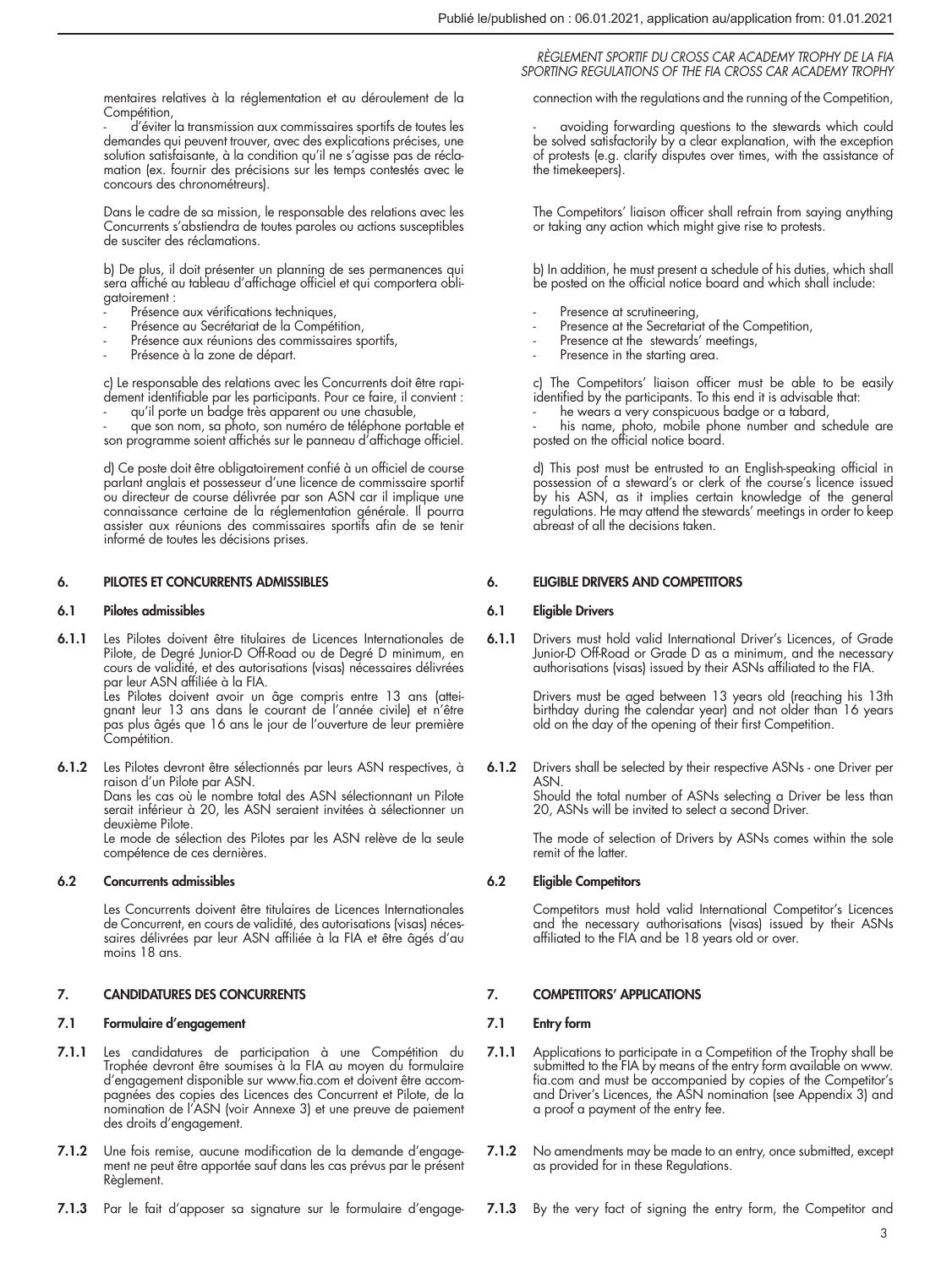ment, le Concurrent s'engage, ainsi que tous les membres de son équipe, à respecter les dispositions du Code et de ses Annexes, des Prescriptions et du présent Règlement.

- 7.1.4 Toute demande d'engagement ne peut être acceptée que si elle est accompagnée par le montant total des droits d'engagement.
- 7.1.5 L'acceptation des engagements sera décidée sur la base du premier arrivé, premier servi.

## 7.2 Droits d'engagement

- 7.2.1 Le montant des droits d'engagement sera précisé dans le Réglement Particulier.
- 7.2.2 Les droits d'engagement ne seront remboursés que : dans le cas d'un refus d'engagement,
	-
	- au cas où la Compétition n'aurait pas lieu,

si le Concurrent déclare forfait avant le lundi précédant la Compétition. Si le forfait est annoncé entre ce lundi et l'ouverture des vérifications administratives, seuls 50 % des droits d'engagement seront remboursés.

## 7.3 Conditions d'engagement

- 7.3.1 Le Comité d'Organisation se réserve le droit de refuser l'engagement d'un Concurrent ou d'un Pilote en motivant ce refus.
- 7.3.2 Tout changement de Concurrent est interdit après la clôture des engagements.
- *7.3.3* Chaque voiture aura un seul Pilote, aucun Pilote ne pourra disputer la Compétition sur plus d'une voiture et aucun Pilote ne pourra participer à plus d'une course lors d'une même Competition.
- 7.3.4 Le nombre maximum de partants est fixé à 20.

## 8. NUMÉROS DE COMPETITION

8.1 Les numéros de Compétition seront attribué de 501 à 599.

## 9. VOITURES ET MATÉRIEL ADMIS

9.1 Le Trophée est ouvert aux voitures conformes au Règlement Technique Cross Car tel que défini à l'Article 279B de l'Annexe J.

## 9.1.1 Cross Car Junior

Monoplaces d'Off-Road, à 4 roues spécifiquement conçues et fabriquées pour participer à des épreuves d'Off-Road et mises à disposition par le fournisseur unique désigné par la FIA après une procédure d'appel d'offres selon le principe "clés en main". Les véhicules devront avoir 2 roues motrices et être conformes aux dispositions de l'Annexe J, Article 279B, Catégorie Junior. Le Cross Car incluant tous les éléments mis à disposition par le fournisseur unique ne pourra pas subir quelque modification que ce soit et devra être utilisé tel que fourni. Les élément de châssis ne pourront être réglés que dans la plage de réglages mécaniques de base.

9.2 Le fournisseur unique de Cross Car Junior présentera le passeport technique de la FIA de chaque voiture lors des vérifications techniques avant la Compétition.

## 10. VÉRIFICATIONS

#### 10.1 Vérifications administratives

10.1.1 Les Pilotes ou leurs Concurrents doivent se présenter en temps et en heure aux vérifications administratives, dont le lieu et l'horaire devront être détaillés dans le Règlement Particulier, à moins qu'une dérogation écrite ne leur ait été accordée par le directeur de course.

all his team members agree to be bound by the Code and its Appendices, by the Prescriptions and by these Regulations.

- 7.1.4 Any application for entry cannot be accepted unless it is accompanied by the total amount of the entry fees.
- 7.1.5 Acceptance of entries will be decided on a first come first served basis.

## 7.2 Entry fee

- 7.2.1 The entry fee will be specified in the Supplementary Regulations.
- 
- 7.2.2 Entry fees may be refunded only: to candidates who are not accepted,
	- in the case of the Competition not taking place,

- if the Competitor withdraws his entry no later than the Monday before the Competition. If the withdrawal is announced to the organiser between that Monday and the opening of the administrative checking, 50% only of the entry fee will be refunded.

## 7.3 Entry conditions

- 7.3.1 The Organising Committee reserves the right to refuse the entry of a Competitor or a Driver, giving the reason for such refusal.
- 7.3.2 Any change of Competitor after the closing of entries is forbidden.
- 7.3.3 There will be only one Driver per car, no Driver may compete in more than one car at the Competition, and no Driver may compete in more than one race in the Competition.
- 7.3.4 The maximum number of starters is 20.

## 8. COMPETITION NUMBERS

8.1 The Competition numbers are allocated from 501 to 599.

## 9. ELIGIBLE CARS AND MATERIAL

9.1 The Trophy is open to cars complying with the Technical Regulations for Cross Car, as specified in Article 279B of Appendix J.

## 9.1.1 Cross Car Junior

Off-Road single-seaters, 4-wheeled vehicles designed and built<br>specifically for participating in Off-Road Competitions and<br>supplied by the single supplier designated by the FIA following a tendering procedure, according to a "turnkey" principle. The vehicles must have 2- wheel drive and comply with Appendix J, Article 279B Category Junior.

The Cross Car unit including all the elements delivered by the single supllier cannot undergo any modifications whatsoever and must be used as supplied. The chassis elements can be set-up only by using the basic mechanical setting range.

9.2 The single supplier of Cross Car Junior will present the FIA technical passport of all cars at scrutineering before the Competition.

## 10. CHECKING

### 10.1 Administrative checking

10.1.1 The Driver or his Competitor must report in due time to the administrative checking, the location and time of which will be detailed in the Supplementary Regulations, unless a written waiver has been granted to him by the clerk of the course.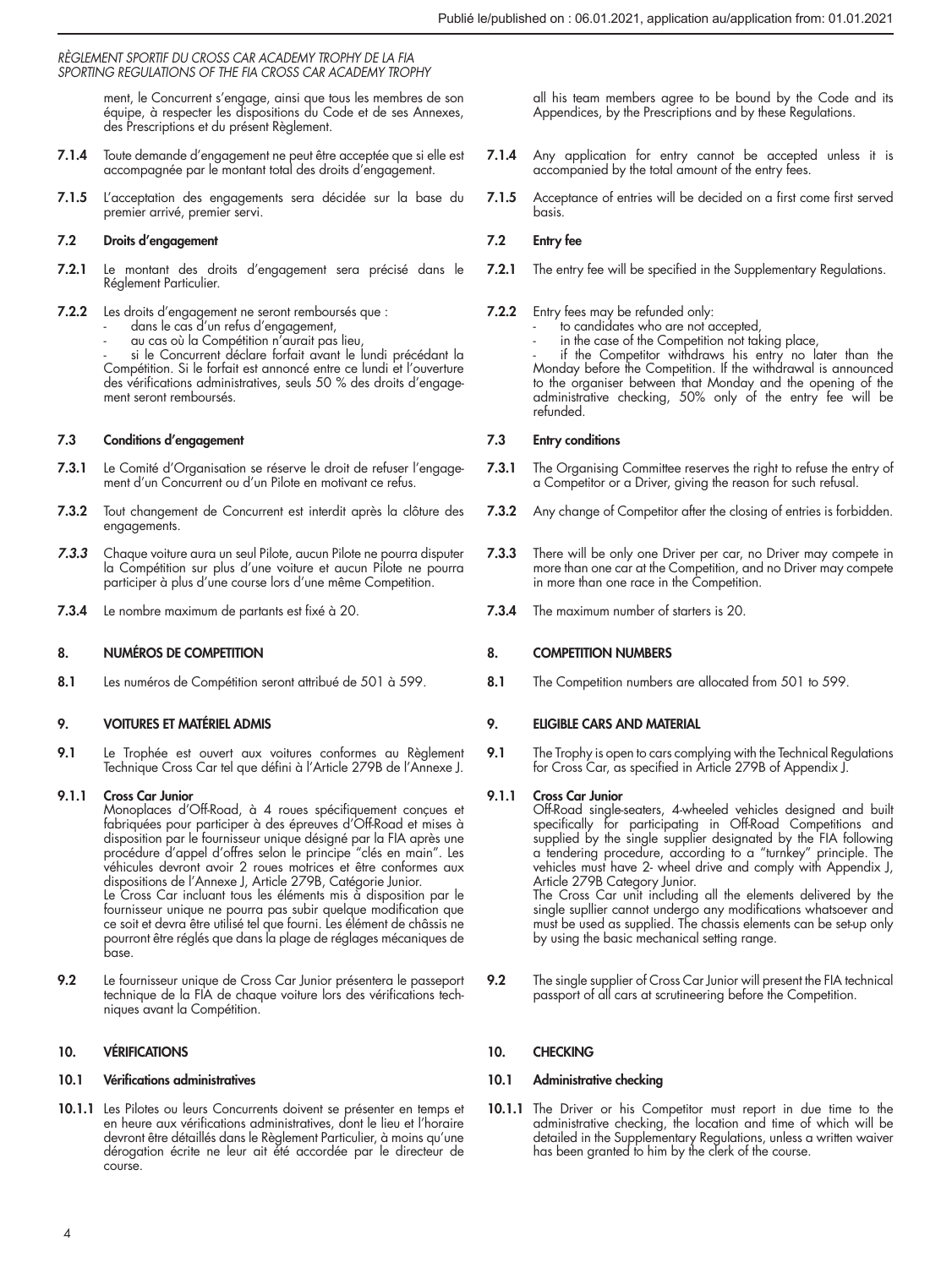- 10.1.2 Sauf dérogation accordée par le directeur de course, les Pilotes et Concurrents qui ne se présenteraient pas aux vérifications administratives ne seront pas autorisés à participer à la Compétition.
- 10.1.3 Lors des vérifications administratives, les Licences Internationales des Pilotes et Concurrents seront contrôlées.

#### 10.2 Vérifications techniques

- 10.2.1 Les Pilotes ou leurs Concurrents doivent se présenter en temps et en heure aux vérifications techniques, dont le lieu et l'horaire devront être détaillés dans le Règlement Particulier, à moins qu'une dérogation écrite ne leur ait été accordée par le directeur de course.
- 10.2.2 Sauf dérogation accordée par le directeur de course, les Concurrents et Pilotes qui ne se présenteraient pas aux vérifications techniques ne seront pas autorisés à participer à la Compétition. Des pénalités financières pourront être imposées en cas de présentation tardive aux vérifications techniques (voir Article 14).
- 10.2.3 Aucune voiture ne pourra prendre part à la Compétition tant qu'elle n'aura pas été contrôlée par les commissaires techniques. Les vêtements des Pilotes (combinaison, sous-vêtements, casque d'une norme reconnue par la FIA, gants, système de Retenue Frontale de la Tête (RFT), etc.) doivent également être présentés aux vérifications techniques en même temps que les voitures.
- 10.2.4 La présentation d'une voiture aux vérifications techniques sera considérée comme une déclaration implicite de conformité. Toute voiture non conforme au Règlement Technique (Annexe J) en vigueur ne sera pas autorisée à prendre le départ.
- 10.2.5 D'autres vérifications techniques peuvent être effectuées à tout moment de la Compétition. Les commissaires techniques peuvent notamment :

vérifier la conformité de la voiture ou de l'équipement du Pilote ;

exiger qu'une voiture soit démontée par le fournisseur unique pour s'assurer que les conditions d'admission ou de conformité sont pleinement respectées ;

- demander au fournisseur unique de leur fournir tel échantillon ou telle pièce qu'ils pourraient juger nécessaires ;

procéder à des contrôles de carburant ; pour ce faire, il doit être possible pour les commissaires techniques de pouvoir prélever 3 échantillons de 200 ml chacun.

10.2.6 a) Toute voiture qui, après avoir été approuvée par les commissaires techniques, est démontée, modifiée ou réparée de telle manière que cela puisse affecter sa sécurité ou mettre en question sa conformité, ou qui est impliquée dans un accident avec des conséquences similaires, doit être présentée de nouveau aux commissaires techniques pour approbation.

> b) Toute voiture impliquée dans un accident peut être arrêtée et contrôlée, sur demande du directeur d'épreuve ou du directeur de course.

### 10.2.7 Numéros de Compétition et nom du Pilote

Les numéros de Compétition de chaque voiture sont placés une fois sur chaque côté de la voiture et une fois sur chaque côté d'un panneau sur le toit ou sur le capot moteur. Tout autre numéro est interdit. Le panneau sur le toit doit être monté de manière permanente sur un support vertical sans arête vive sur le plan de l'axe avant - arrière de la voiture. Le panneau a les dimensions suivantes : 24 x 35 cm. Le numéro a une hauteur de 18 cm avec une épaisseur du trait de 4 cm. Le nom du Pilote en lettres blanches d'une hauteur comprise entre 6 et 10 cm, ainsi que son drapeau national, doivent figurer sur les côtés gauche et droit de la carrosserie de chaque voiture.

## 10.2.8 Feu arrière

Pendant les essais et courses, le feu arrière doit être allumé.

#### 10.3 Pneumatiques

10.3.1 Les Pilotes ne peuvent utiliser que des pneumatiques définis à l'Article 279B-9.3 de l'Annexe J et fournis par le Manufacturier

*RÈGLEMENT SPORTIF DU CROSS CAR ACADEMY TROPHY DE LA FIA SPORTING REGULATIONS OF THE FIA CROSS CAR ACADEMY TROPHY*

- 10.1.2 Unless a waiver has been granted by the clerk of the course, those Drivers and Competitors who fail to report to the administrative checking shall not be authorised to take part in the Competition.
- 10.1.3 At the administrative checking, the Drivers' and Competitor's International Licences will be inspected.

#### 10.2 Scrutineering

- 10.2.1 The Driver or his Competitor must report in due time to scrutineering, the location and time of which will be detailed in the Supplementary Regulations, unless a written waiver has been granted to him by the clerk of the course.
- 10.2.2 Unless a waiver has been granted by the clerk of the course, those Drivers and Competitors who fail to report to scrutineering shall not be authorised to take part in the Competition. Financial penalties may be applied in case of late arrival to scrutineering (see Article  $14$
- 10.2.3 No car may participate in the Competition unless it has been checked by the scrutineers. Drivers' clothing (overalls, underwear, helmet of an FIA recognised standard, gloves, Frontal Head Restrain (FHR) system etc.) must also be presented together with the cars at scrutineering.
- 10.2.4 Submitting a car to scrutineering shall be considered as an implicit statement of conformity. No car will be allowed to start unless it complies with the current Technical Regulations (Appendix J).
- 10.2.5 Additional scrutineering may be carried out at any time during the Competition. The scrutineers may in particular:

check the eligibility of the car or of the Driver's equipment;

require a car to be dismantled by the single supplier to make sure that the conditions of eligibility and conformity are fully satisfied;

require the single supplier to supply them with such parts or samples as they may deem necessary;

proceed with fuel controls; in order to do so, it must be possible for the scrutineers to collect 3 samples of 200ml of fuel each.

10.2.6 a) Any car which, after being passed by the scrutineers, is dismantled, modified or repaired in a way that might affect its safety or call into question its eligibility, or which is involved in an accident with similar consequences, must be re-presented for scrutineering approval.

b) Any car involved in an accident be stopped and checked, at the request of the race director or the clerk of the course.

## 10.2.7 Compétition numbers and Driver's name

The figures of the Competition numbers are displayed once on each side of the car and once on each side of a panel on the roof or on the bonnet. All other numbers are prohibited.

The roof number must be permanently fixed on a vertical support having no sharp edges, in line with the front-rear axis of the car. The panel must measure 24 x 35cm. The number must be 18cm high with a stroke thickness of 4cm.

The name of the Driver in white letters of a height of between 6 and 10cm, as well as his national flag, must be featured on the left and the right side of the body of each car.

## 10.2.8 Rear light

The rear light must be kept switched on during practice and races.

#### 10.3 Tyres

10.3.1 Drivers may only use tyres as defined in Article 279B-9.3 of Appendix  $\int$  and supplied by the single tyre supplier designated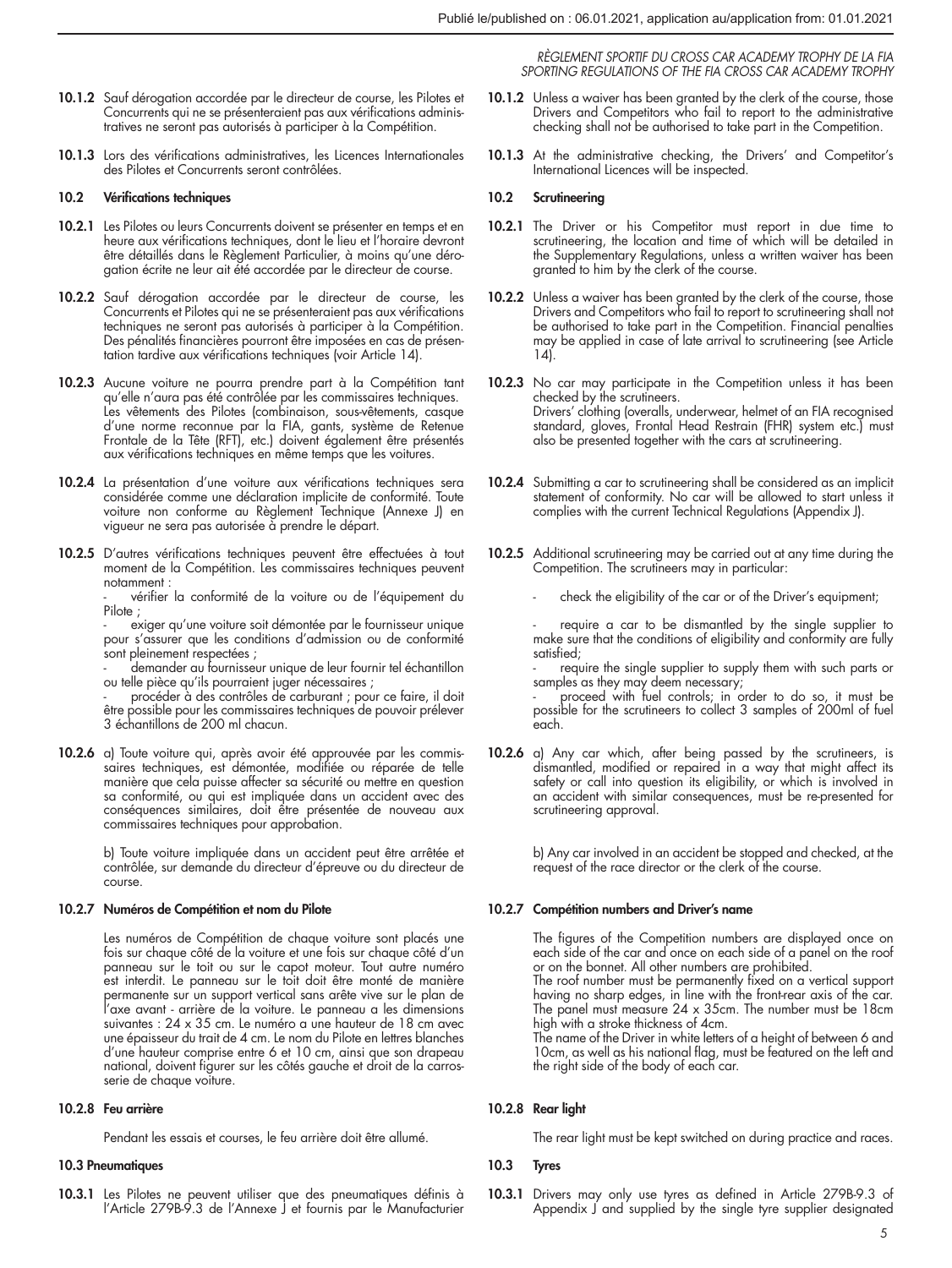de pneus unique désigné par la FIA après une procédure d'appel d'offres. Chaque pneu doit avoir deux numéros de codes à barres moulés identiques (un de chaque côté du pneu) au commencement de la Compétition. Si le code à barres situé sur le flanc externe du pneu n'est pas lisible, le Concurrent doit présenter le pneu aux commissaires techniques qui marqueront le flanc externe du pneu. Si ce nouveau marquage est détruit lors de la Compétition, le pneu devra être présenté à nouveau aux commissaires techniques pour un marquage supplémentaire.

Seuls les pneus de type C-9205 et C-9203 conservant le dessin moulé des pneus d'origine tels que fournis par Goldspeed peuvent être utilisés.

Aucun retaillage additionnel n'est autorisé.

10.3.2 Les pneumatiques devront être enregistrés lors des créneaux horaires définis dans le Règlement Particulier.

10.3.3 Le nombre de pneumatiques soumis à l'enregistrement par les commissaires techniques est limité à 4 (quatre) par Pilote pour chaque Compétition. Ces seuls pneumatiques doivent être utilisés lors des essais libres, Qualifications, Demi-Finales et Finales.

Aucun des pneus enregistrés ne pourra être transféré à un autre Pilote dans le cadre d'une même Compétition.

- 10.3.4 Si un pneu enregistré est crevé, endommagé ou est sujet à un défaut, l'utilisation d'un pneu supplémentaire ne pourra être approuvée que par le délégué technique ou son assistant en accord avec le fournisseur de pneumatiques de la Compétition et les commissaires sportifs.
- 10.3.5 L'utilisation de tout dispositif de préchauffage ou de maintien de la chaleur est interdit.

## 10.4 Utilisation du carburant

10.4.1 Le carburant de la FIA, tel que fourni par le fournisseur désigné par la FIA, doit être utilisé par tous les Pilotes.

### 10.5 Publicité obligatoire

Chaque voiture devra arborer la publicité oblligatoire officielle du Trophée comme stipulé dans l'Annexe 2 au présent Réglement.

## 11. GÉNÉRALITÉS

## 11.1 Départ

Est considéré comme partant tout Pilote dont la voiture a satisfait au contrôle technique et dont la voiture a franchi la ligne de départ pendant les essais par la force de son moteur.

11.1.1 Procédure de départ : La procédure de départ commence par la présentation d'un panneau «5 secondes». Ensuite, le départ est donné par le feu vert, qui s'allume.

Chaque ligne de départ doit être équipée d'un système électronique et il doit toujours y avoir une marge de 15 cm +/- 5 cm entre le système électronique (ou la ligne de départ) et la voiture.

L'utilisation d'une caméra vidéo filmant l'ensemble de la grille de départ est obligatoire. Elle doit être dirigée vers la grille de départ et enregistrer toutes les voitures et les feux de départ en même temps.

Le Chronomètrage s'effectuera à l'aide de faisceaux électroniques, minimum au centième de secondes.

Un système de transpondeur de type «Mylaps X260», «Mylaps car» ou «X2 Transponder car» devra être utilisé et installé sur la partie avant droite de la voiture, en regardant dans le sens de la conduite.

Le départ sera donné uniquement après le déclenchement du système de détection des faux départs.

11.1.2 Faux départs : Pour chaque ligne de la grille, des juges de faits seront nommés pour déterminer les faux départs. De plus, des faisceaux devront être utilisés pour chaque ligne ou devant chaque voiture pour détecter les faux départs.

Il y aura faux départ si une voiture franchit sa ligne de départ

by the FIA following a tendering procedure. Each tyre must have two identical moulded barcode numbers (one on each side of the tyre) at the beginning of the Competition. If the barcode on the outside tyre wall is not readable, the Competitor must present the tyre to the scrutineers who will mark the outside tyre wall. If this new marking is destroyed during the Competition, the tyre must be presented again to the scrutineers for an additional marking.

Only the C-9205 and C-9203 tyres with the original moulded tyre pattern from Goldspeed can be used. No additional cutting is allowed.

- 10.3.2 Tyres must be registered during the time slots as defined in the Supplementary Regulations.
- 10.3.3 The number of tyres presented for registration by the scrutineers is limited to 4 (four) per Driver for each Competition.

Only these registered tyres may be used for free practice, Qualifying, Semi-Finals and Final. None of these registered tyres may be transferred to another Driver participating in the same Competition.

- 10.3.4 Should any registered tyre develop a puncture, sustain damage or have a fault, an additional tyre can only be approved by the technical delegate or his assistant in agreement with the tyre supplier of the Competition and after consultation with the stewards.
- 10.3.5 The use of pre-heating or heat-retaining devices is prohibited.

## 10.4 Fuel Use

10.4.1 All Drivers must use FIA fuel as provided by the FIA appointed supplier.

## 10.5 Mandatory branding

Each car will have to display the official mandatory branding of the Trophy as per Appendix 2 of these Regulations.

### 11. GENERAL

## 11.1 Start

.

A starter is any Driver having passed scrutineering and crossed the start line in practice under the power of his car engine.

11.1.1 Start procedure: The start procedure begins with showing a "5 seconds" board. After this, the start will be given when the green light is switched on.

There must be an electronic system for each start line and there must always be a margin of 15cm +/- 5cm between the electronic system (or the start line) and the car.

The use of a camera recording the starts is obligatory. It must be pointed towards the starting grid and record all the cars and the starting lights at the same time.

The timing will be by electronic beams, to one hundreths of a second at least.

A "Mylaps X260", "Mylaps car" or "X2 Transponder car" type transponder system will be used, installed on the front right hand side of the car when the car is facing forward.

The start will be given only after the system for detecting false starts has been initiated.

11.1.2 False starts: Judges of fact for each row of the grid will be appointed to determine false starts. Additionally, beams must be used for each row or for each car to detect false starts.

A false start will be declared if a car crosses its starting line before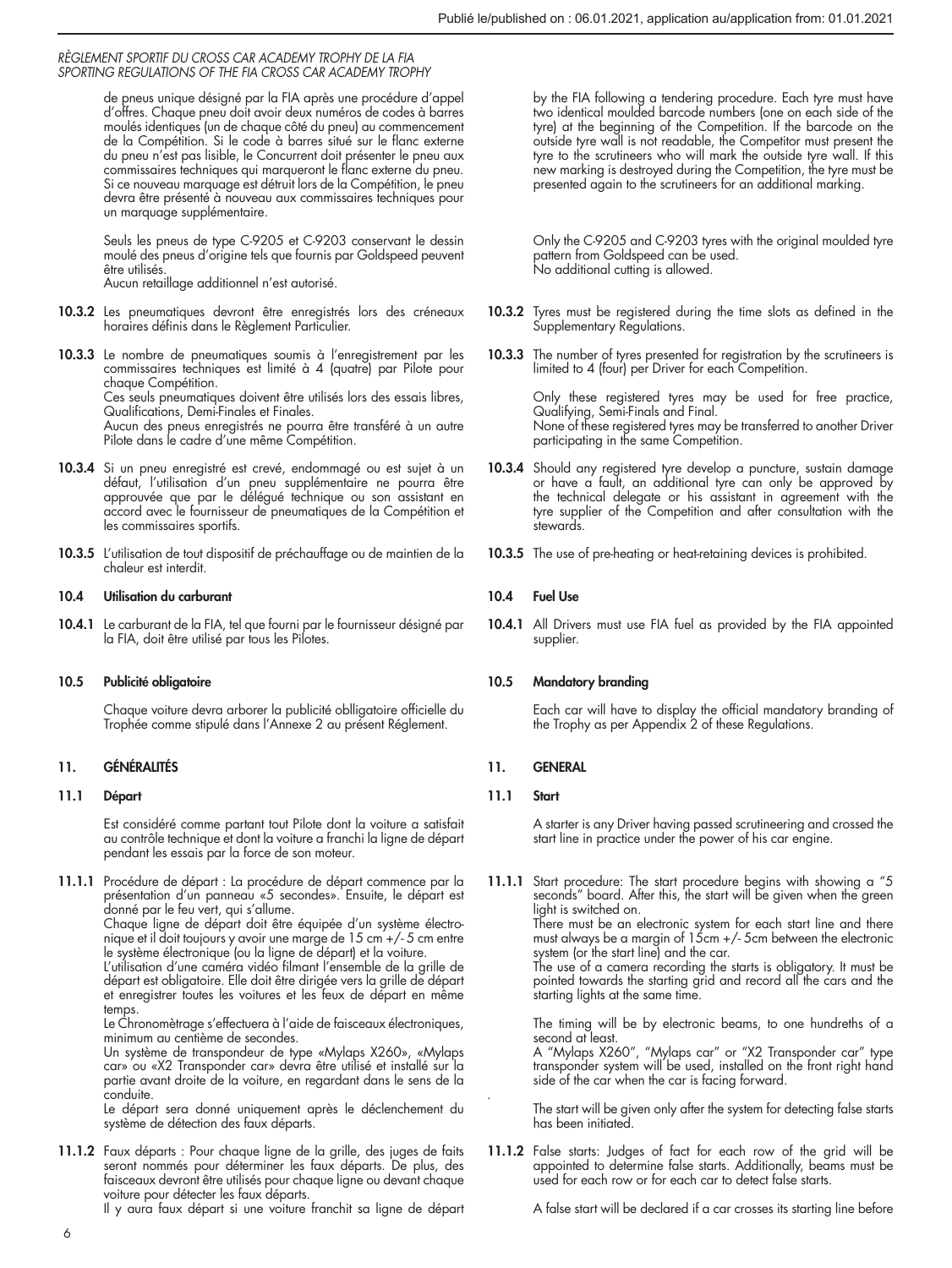avant que le feu vert ne s'allume. Tout mouvement de la voiture dans sa zone de départ ne sera pas considéré comme faux départ, à moins que la voiture ne franchisse sa ligne de départ avant le passage du feu au vert. En cas de faux départ, la course est arrêtée et la procédure de départ devra être recommencée.

Quand un faux départ se produit, le feu de départ est automati-quement bloqué par la cellule, un feu jaune se met à clignoter et un signal sonore retentit pendant au moins 3 secondes.

Quand il y a un faux départ dans une manche, le(s) Pilote(s) concerné(s) est/sont averti(s) par un drapeau d'avertissement signifiant qu'une pénalité de 5 secondes sera ajoutée au temps réalisé dans la manche concernée. Lors de la même manche, si le même Pilote fait un second faux départ, il ne sera pas autorisé à pendre un nouveau départ et il se verra attribuer 95 points pour '<br>cette manche

En cas de faux départ lors d'une (Demi-)Finale, le Pilote respon-sable perdra 5 points dans le classement du Championnat. Lors de la même (Demi-)Finale, si le même Pilote cause un second faux départ, il ne sera pas autorisé à pendre un nouveau départ. Il sera alors classé dernier de la Demi-Finale ou Finale au cours de laquelle le faux départ a été commis, devant les non-partants. Les commissaires sportifs peuvent utiliser tout moyen vidéo ou élec-tronique pour les aider à prendre une décision. Les commissaires sportifs peuvent changer une décision des juges de faits.

## 11.2 Accidents et défaillances techniques

Si deux voitures ou plus abandonnent la course dans le même tour, celles-ci sont classées conformément à la place qu'elles occupaient lorsqu'elles ont franchi la ligne d'arrivée pour la dernière fois ou conformément à leur position sur la grille de départ si elles abandonnent lors du premier tour.

### 11.3 Arrêt de course

Dans une manche : un nouveau départ devra être donné pour une manche comportant le nombre total de tours initialement prévu.

Dans une (Demi-)Finale : un nouveau départ devra être donné pour une manche comportant le nombre total de tours initialement prévu uniquement si la voiture de tête a effectué moins de 4 tours dans une Demi-Finale ou moins de 5 tours dans une Finale.

- 11.3.1 Si le signal de fin de course est retardé par inadvertance, le classement final est établi suivant les positions considérées au moment prévu par le Règlement Particulier.
- 11.3.2 S'il s'avère nécessaire d'interrompre la course d'urgence, pour des raisons de sécurité ou à cause d'un faux départ, ceci devrait être fait par le déploiement du drapeau rouge sur la ligne de départ/ d'arrivée et à tous les postes de commissaires de piste. Cela indiquera que les Pilotes doivent immédiatement arrêter de courir et se diriger lentement au lieu indiqué par les commissaires de piste.

Le directeur d'épreuve décide quelles voitures sont autorisées à prendre le nouveau départ, le cas échéant, excepté dans les conditions ci-dessous. La décision du directeur de course ou du directeur d'épreuve quant aux voitures autorisées ou non à prendre le nouveau départ n'est pas sujette à réclamation ni à appel.

Si un Pilote provoque un drapeau rouge en gênant ou en faisant obstruction, le Pilote concerné peut être disqualifié à l'appréciation des commissaires sportifs. Les décisions des commissaires sportifs à l'égard d'une telle disqualification ou des voitures autorisées ou non à prendre le nouveau départ ne sont pas sujettes à appel.

#### 11.3.3 Les nouveaux départs ne sont permis que :

a) quand un drapeau rouge a été présenté pendant une manche ; b) quand le signal de fin de course est montré par inadvertance ou pour toute autre raison avant que la voiture de tête n'ait accompli le nombre de tours prévu.

Dans les deux cas, seuls les participants au premier départ sont admis à participer au nouveau départ et ils doivent occuper la même place que lors du départ précédent. Dans ce cas, tout(e) éventuel(le) avertissement ou pénalité sera toutefois appliqué(e) pour le nouveau départ.

## *RÈGLEMENT SPORTIF DU CROSS CAR ACADEMY TROPHY DE LA FIA SPORTING REGULATIONS OF THE FIA CROSS CAR ACADEMY TROPHY*

the green light is switched on. Any movement of the car inside its starting zone is not considered as a false start unless the car crosses its starting line before the green light is switched on. In the case of a false start, the race is stopped and a new procedure must be started.

When a false start occurs, the starting light is blocked automatically by the cell, a yellow light begins to flash and an audible signal is sounded for a minimum of 3 seconds.

When a false start occurs in a heat, the Driver(s) concerned will be warned by means of a warning flag meaning that a 5-second

penalty will be added to the time set in the heat concerned. During the same heat, if the same Driver makes a second false start he will not be allowed to restart and will be credited with 95 points for that heat.

When a false start occurs in a (Semi-)Final, the Driver responsible for the false start will automatically receive a 5 second penalty. During the same (Semi-)Final, if the same Driver makes a second false start, he will not be allowed to restart. He will be classified last in the Semi-Final or Final during which the false start occurred, in front of the non-starters. The stewards may use any video or electronic means to assist them in reaching a decision. The stewards may overrule judges of fact.

# 11.2 Accidents and technical failures

If two or more cars retire in the same lap, they shall be classified in relation to each other according to the positions they were in when they last crossed the finish line, or according to their grid positions if it occurs on the first lap.

## 11.3 Stopping the race

In a heat: a re-run over the total number of laps must take place.

In a (Semi-)Final: a re-run over the total number of laps must take place only if the leading car has completed less than 4 laps in a Semi-Final or less than 5 laps in a Final.

- 11.3.1 Should the end-of-race signal be inadvertently delayed, the final classification will be established according to the positions considered at the moment provided for in the Supplementary Regulations.
- 11.3.2 Should it be necessary to stop the race in an emergency for safety reasons or because of a false start, this should be done by displaying the red flag at the start/finish line and at all marshals' posts. This indicates that Drivers must immediately cease racing and proceed slowly as directed by the marshals.

The race director, shall decide which cars are allowed to take the restart, if any, except as stated below. The decision of the clerk of the course or race director regarding which cars will be permitted to restart is not subject to protest or appeal.

If a Driver causes a red flag by crowding or obstruction, the Driver concerned may be disqualified, at the discretion of the stewards. Decisions of the stewards regarding such disqualifications and regarding which cars will be permitted to restart are not subject to appeal.

### 11.3.3 Re-runs will be permitted only:

a) when a red flag has been shown during a heat; b) when the end-of-race signal is displayed inadvertently or otherwise before the leading car completes the scheduled number of laps.

In both cases, only the participants in the first start are entitled to participate in the re-run and must occupy the same place as for the previous start. In this case, any possible warnings or penalties will, however, apply for the re-run.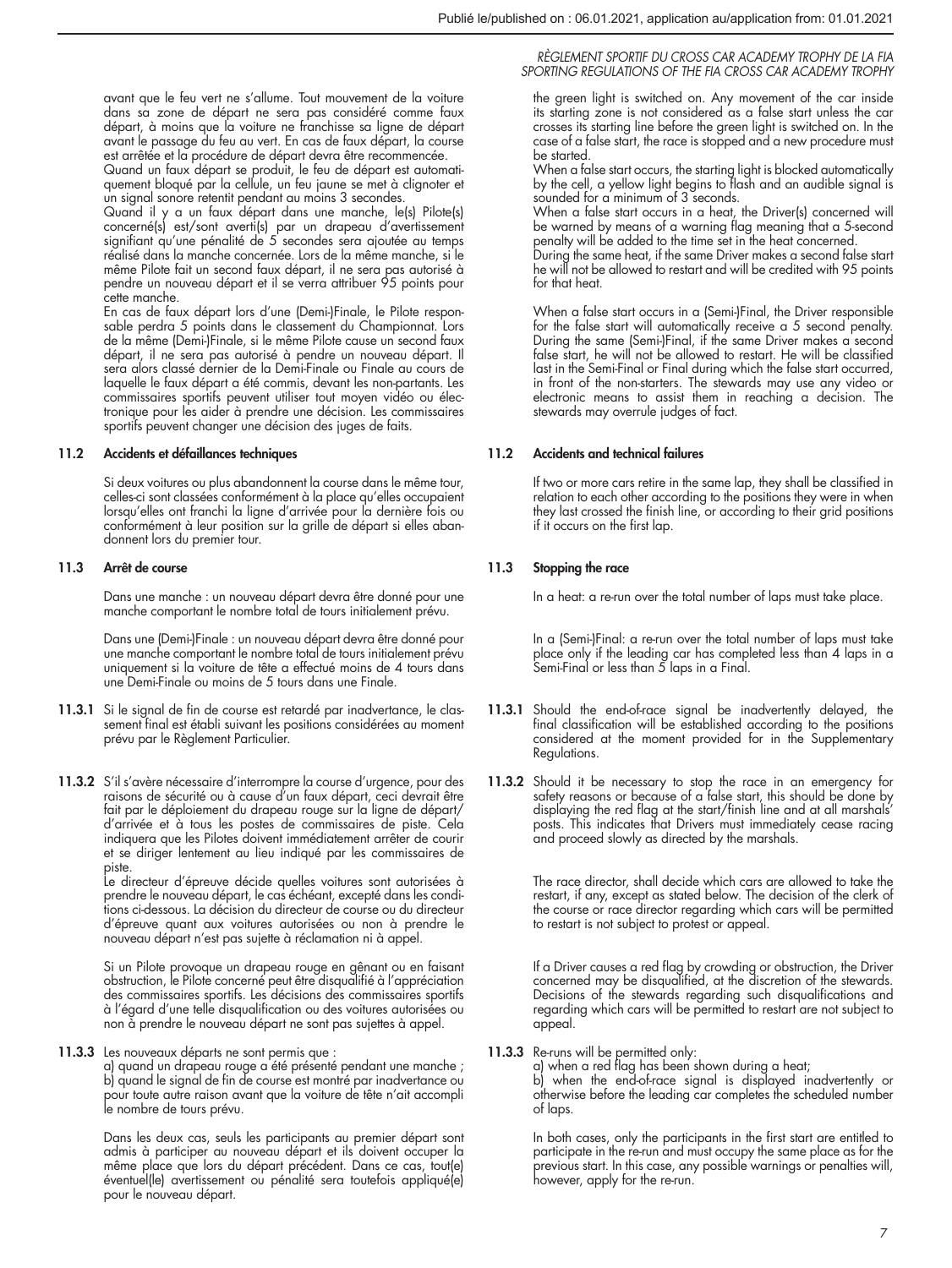Tout autre incident sera considéré comme cas de force majeure. Si un Pilote, pendant une manche, cause délibérément un nouveau départ en gênant ou en faisant obstruction, le Pilote concerné peut être disqualifié de ce nouveau départ selon l'appréciation des commissaires sportifs.

Si une (Demi-)Finale est interrompue par un drapeau rouge et qu'un nouveau départ est donné, le(s) Pilote(s) ayant pris le premier départ de la Finale mais n'étant pas en mesure de prendre le deuxième départ, sera/seront classé(s) devant le(s) Pilote(s) n'ayant pas pris le départ.

Si une (Demi-)Finale est interrompue par un drapeau rouge et qu'un nouveau départ ne peut être donné, les résultats seront ceux obtenus à l'issue de l'avant-dernier tour précédant le tour au cours duquel le signal de suspension de la course a été donné.

Le Pilote responsable du drapeau rouge pourra être classé à la discrétion des commissaires sportifs.

11.4 Chaque manche qualificative comportera cinq (5) tours, chaque Demi-Finale six (6) tours et chaque Finale sept (7) tours.

## 12. SÉCURITÉ

## 12.1 Sécurité générale

- 12.1.1 La Compétition se déroulera sur un circuit conforme aux spécifications des Annexes H et O. La largeur de la grille de départ doit être conforme aux prescrip-tions de l'Annexe O au Code et il doit être possible de placer 10 voitures sur la même surface d'une grille de départ.
- 12.1.2 L'organisateur s'engage à avoir sur la piste, depuis le début des essais jusqu'au terme de la Compétition, tout le dispositif de sécurité prévu par l'Article 3 de l'Annexe H.
- 12.1.3 Durant toutes les séances d'essais et toutes les courses, tous les Pilotes doivent porter un casque et des vêtements résistant au feu tels que prévus au Chapitre III de l'Annexe L et être correctement attachés à leur siège à l'aide du harnais de sécurité.
- 12.1.4 le Pilote doit garder fermés des deux côtés les vitres/grilles/filets tels que définis à l'Article 279B de l'Annexe J.
- 12.1.5 Il est strictement interdit aux Pilotes de conduire leur voiture dans la direction opposée à celle de la course.
- 12.1.6 La vitesse des voitures hors du circuit ne peut dépasser 20 km/h, sous peine d'une pénalité appliquée par les commissaires sportifs.

### 12.2 Signalisation par drapeaux

La signalisation par drapeau doit être conforme à l'Annexe H du Code, avec les exceptions suivantes : le drapeau jaune est présenté à un poste seulement, immédiatement avant l'accident / l'obstacle. Un drapeau jaune est agité pendant deux tours pour le même incident. Deux drapeaux jaunes sont agités si l'incident s'est produit sur la trajectoire de course. Après la présentation du drapeau, les Pilotes ne peuvent pas dépasser avant qu'ils n'aient complètement passé le lieu de l'incident pour lequel le drapeau est présenté, et il n'y aura pas de présentation du drapeau vert dans cette situation.

Le drapeau noir et blanc sera présenté avec le numéro de départ. La présentation du drapeau noir et blanc signifie que le Pilote dont le numéro est montré devra se soumettre à une enquête.

Le drapeau noir est présenté pendant deux tours en même temps qu'un panneau de 80 x 60 cm portant le numéro de départ. Si un Pilote se voit présenter le drapeau noir au cours d'une manche, il doit regagner le paddock sur-le-champ.

Le motif du recours au drapeau noir et blanc et/ou au drapeau noir doit être confirmé par écrit au Pilote et à son Concurrent par le directeur de course.

All other incidents will be treated as force majeure. If a Driver in a heat deliberately causes a re-run by crowding or obstruction, the Driver concerned may be disqualified, at the stewards' discretion.

If a (Semi-)Final is stopped by a red flag and subsequently restarted, any Driver who started in the original Final, but who is not able to start in the re-run, will be classified in front of any Drivers who did not start at all.

If a (Semi-)Final is stopped by a red flag and cannot be re-run, the result will be taken at the end of the penultimate lap preceeding the lap during which the signal to suspend the race was given.

The Driver responsible for the red flag may be classified at the discretion of the stewards.

11.4 There will be five (5) laps in each qualifying heat. There will be six (6) laps in each Semi-Final and seven  $(7)$  laps in the Final.

## 12. SAFETY

## 12.1 General safety

- 12.1.1 The Competition will take place on a circuit complying with the specifications of Appendices H and O. The width of the starting grid must comply with the prescriptions of Appendix O to the Code and it must be possible to accommodate 10 cars on the starting grid, on the same surface.
- 12.1.2 The organiser undertakes to have on the track all safety measures provided for in Article 3 of Appendix H, from the beginning of practice until the end of the Competition.
- 12.1.3 During all practice sessions and races, each Driver must wear a helmet and fire-resistant clothing as required by Chapter III of Appendix L and be properly restrained in his seat by the safety harness.
- 12.1.4 The Driver must keep both side windows/grills/nets as specified in Articles 279B of Appendix J closed.
- 12.1.5 It is strictly forbidden for Drivers to drive their car in a direction opposite that of the race.
- 12.1.6 The speed of the cars outside of the racetrack may not exceed 20kph. Failure to comply with this limit shall result in a penalty applied by the stewards.

## 12.2 Flag signals

Flag signals must be in conformity with Appendix H to the Code, with the following exceptions: the yellow flag is shown at one post only, immediately before the accident / obstacle. One yellow flag must be waved during 2 laps for the same incident. Two yellow flags are be waived if the incident is on the racing line. Once the flag has been shown, Drivers may not overtake until they have completely passed the incident for which it is shown, there being no green flag in this situation.

The black and white flag will be shown together with the starting number. Showing of the black and white flag means that the Driver whose number is shown will be under investigation.

The black flag will be shown together during 2 laps with a panel, 80 x 60cm, with the starting number. If a black flag is shown in a heat, the Driver has to go immediately to the paddock.

The reason for the decision to use the black and white and/or the black flag must be confirmed to the Driver and his Competitor in writing by the clerk of the course.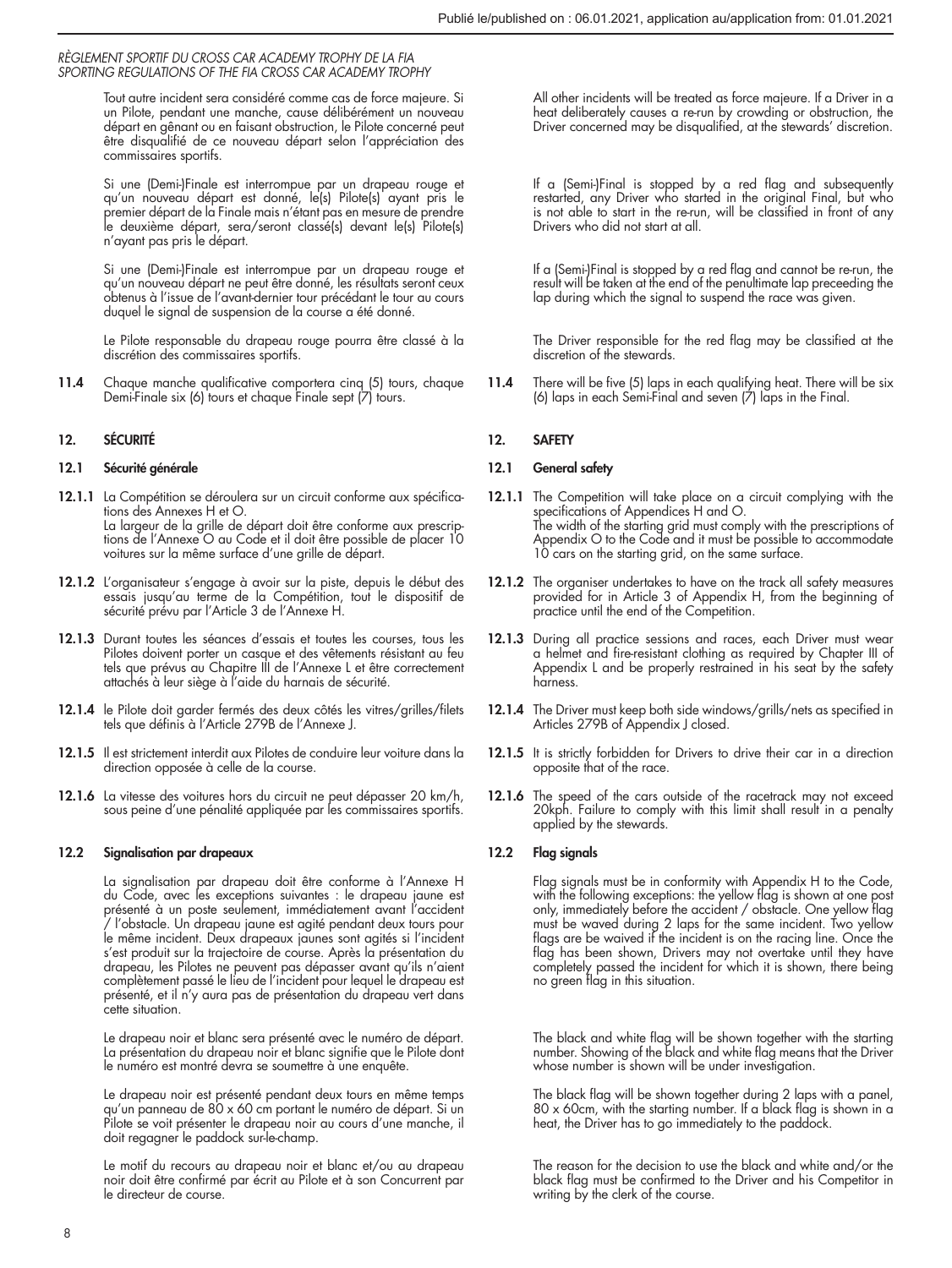## 12.3 Équipements de sécurité

- 12.3.1 Extincteurs Le fournisseur unique de Cross Car Junior doit s'assurer de la disponibilité d'un de ces extincteurs dans la zone de travail pour chaque 4 voitures engagées.
- 12.3.2 Protection de l'environnement

Il est demandé au fournisseur unique de Cross Car Junior de faire en sorte qu'une feuille de plastique soit placée à l'endroit où des travaux sont entrepris sur les voitures, et ce afin d'éviter toute pollution en cas de fuite accidentelle, etc.

## 13. DÉROULEMENT D'UNE COMPÉTITION

#### 13.1 Briefing des Pilotes

- 13.1.1 Des notes de briefing en anglais seront données par écrit à tous les Pilotes aux vérifications administratives.
- 13.1.2 Un briefing des Pilotes sera organisé avant le début de la Compétition et il est obligatoire pour tous les Pilotes. Les Pilotes devront signer une feuille de présence à l'entrée de la salle/zone de briefing.

## 13.2 Essais

- 13.2.1 Aucun essai n'est autorisé avant la Compétition sur le circuit de la Compétition.
- 13.2.2 Des séances d'essais libres et deux séances d'essais qualificatifs, l'une organisée dans l'ordre des numéros, l'autre en ordre inverse, sont obligatoires.

Chaque séance d'essais qualificatifs comporte un maximum d'1 voiture tous les 120 m sur la piste, est disputée sur 4 tours minimum, à compter de la première fois que la voiture croisera la ligne d'arrivée, et tous les tours comptent.

Le meilleur temps au tour à l'issue de toutes les séances d'essais qualificatifs détermine la place des Pilotes au départ de la première manche. En cas d'égalité, le 2e meilleur temps au tour des Pilotes ex aequo permet de déterminer leur place sur la grille de départ.

Chaque Pilote doit parcourir au minimum un tour durant les essais. Si tel n'est pas le cas, les commissaires sportifs peuvent l'autoriser à prendre le départ de la première manche qualificative. Les voitures des différentes catégories courront séparément.

### 13.3 Qualifications, Demi-Finales et Finales

Les grilles de départ pour les Manches et les (Demi-)Finales sont composées de 10 voitures réparties en 4 lignes (3-2-3-2 - voir Dessin N° 1).

Le Pilote ayant obtenu la meilleure qualification choisit la pole position. Le Pilote qualifié en seconde position peut à son tour choisir l'une des deux places restantes sur la première ligne. Cette possibilité de choix existe également pour la 2e, 3e et 4e ligne, mais sans possibilité de changer de ligne. Les emplacements de la

grille doivent être marqués au sol. Si un Pilote ne peut se rendre sur la grille de départ d'une manche, Demi-Finale ou Finale, sa place ne pourra être occupée par un Pilote supplémentaire, mais sa place sur la grille peut être occupée par un autre Pilote partant de la même ligne.

## 13.4 Qualifications

Il y aura trois manches qualificatives. 1ère Manche : selon les classements des essais qualificatifs ; 2e Manche : selon les classements de la 1ère Manche ; 3e Manche : selon les classements de la 2e Manche.

La composition des Manches est établie comme suit :

- 13.4.1 Après les essais qualificatifs et après la 1ère et la 2e Manches, l'organisateur fournira une liste des partants de la première à la dernière place.
- 13.3.2 Les partants sont répartis en groupes comptant le même nombre de voitures, à une voiture près. Le nombre maximum de partants

*RÈGLEMENT SPORTIF DU CROSS CAR ACADEMY TROPHY DE LA FIA SPORTING REGULATIONS OF THE FIA CROSS CAR ACADEMY TROPHY*

## 12.3 Safety equipments

12.3.1 Fire extinguishers The Cross Car Junior single supplier must ensure there is such an extinguisher available in the working area for each 4 cars entered.

12.3.2 Protection of the environment

The Cross Car Junior single supplier is requested to ensure that a plastic sheet is spread on the ground in the place where work is to be done on the cars, in order to prevent any pollution in case of an accidental leak, etc.

## 13. RUNNING OF A COMPETITION

#### 13.1 Drivers' briefing

- 13.1.1 Briefing notes in English will be given in writing to all Drivers at the administrative checking.
- 13.1.2 A Drivers' briefing will be organised before the start of the Competition, which is mandatory for each Driver. Drivers will have to sign the attendance list at the entrance of the briefing room/area.

## 13.2 Practice

- 13.2.1 No practice is allowed before the Competition on the circuit of the Competition.
- 13.2.2 Free practice sessions and two qualifying practice sessions, one organised in order of the numbers and the second in reverse order, are obligatory.

There must be no more than 1 car at each 120m of the track in each qualifying practice session, which will be run over 4 laps minimum, starting from the time the car crosses the finish line, and all laps are counting.

The best lap time from all the qualifying practice sessions determines the starting positions for the first heat. In the event of a tie, the next best lap time of the Drivers who have tied determines the starting positions.

Each Driver must complete at least one lap in practice. Should this not be the case, the Driver may be allowed to start in the first qualifying heat, at the discretion of the stewards. Cars from different categories will run separately.

## 13.3 Qualifying, Semi-Finals and Final

The starting grids for the Heats and the (Semi-)Finals consist of 10 cars in 4 rows (3-2-3-2 - see Drawing No. 1).

The highest qualified Driver will choose pole position. The Driver in second place may in turn choose one of the two remaining places on the 1st row. This possibility of choice also operates in the 2nd, 3rd and 4th rows, but it is not possible to change rows. The positions on the grid must be marked on the ground.

If a Driver is unable to come to the grid for a heat, Semi-Final or Final, his place cannot be taken by an additional Driver, however his grid position can be taken by another Driver starting from that same row.

## 13.4 Qualifying

There will be three qualifying heats.

1st Heat: according to the classification of the qualifying practice; 2nd Heat: according to the classification of the 1st Heat; 3rd Heat: according to the classification of the 2nd Heat.

The composition of the Heats is drawn up as follows:

- 13.4.1 After the qualifying practice and after the 1st and 2nd Heats, the organiser will provide a list of the starters from first place to last place.
- 13.4.2 The starters are divided into groups with the same number of cars, give or take one car. The maximum number of starters in any one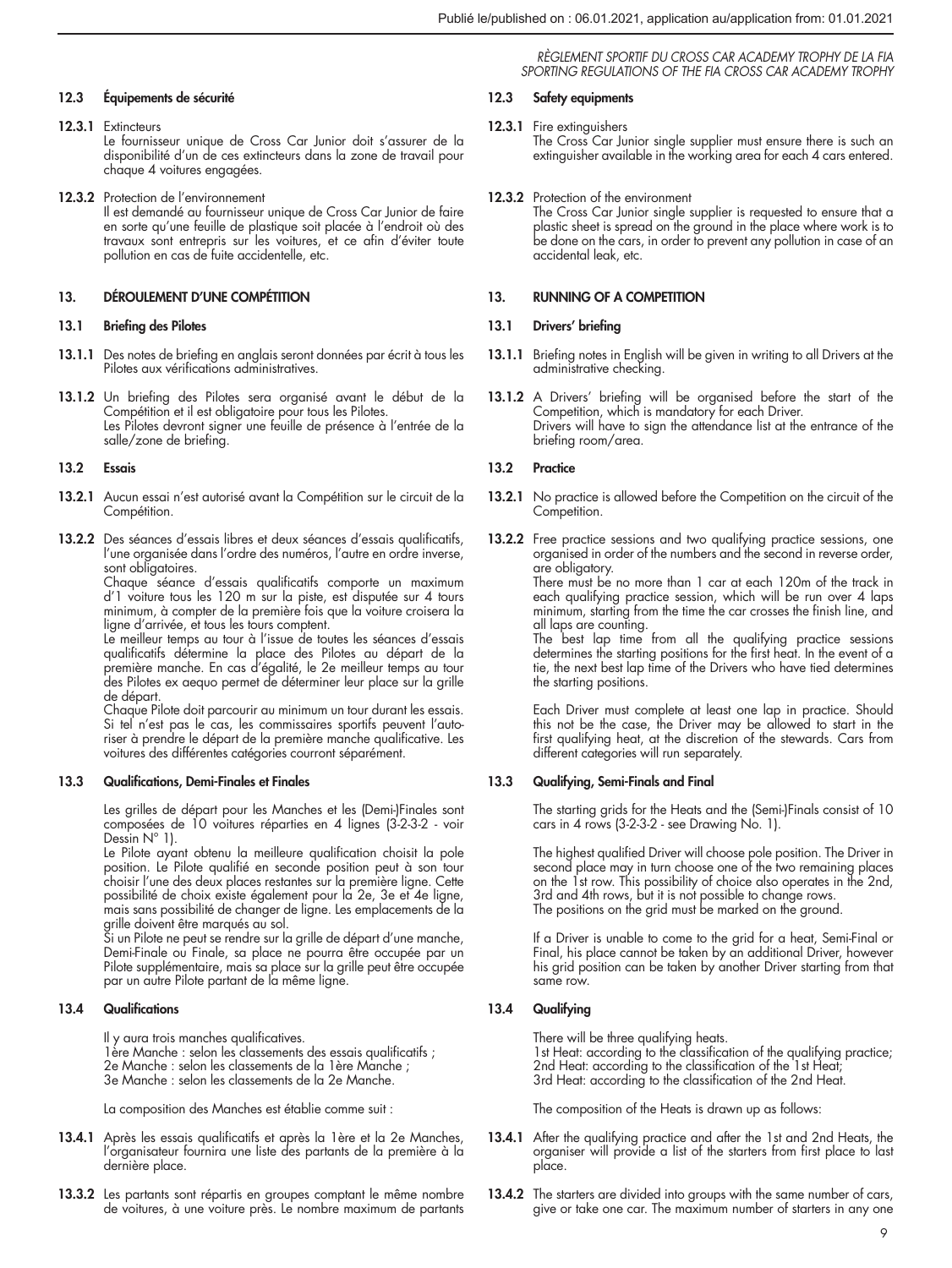dans un groupe est de 10. Le groupe ayant le nombre de partants le moins élevé doit être le dernier. Le nombre de groupes ne peut être modifié après la 1ère Manche.

13.4.3 En partant du meilleur, les Pilotes sont classés en priorité dans les groupes.

Exemple : s'il y a deux groupes,

- ense : um y a acon groupeu,<br>le 1er Pilote doit avoir la pole dans le 1er groupe,
- le 2e Pilote a la pole position dans le 2e groupe,
- le 3e Pilote a la 2e position dans le 1er groupe,
- le 4e Pilote a la 2e position dans le 2e groupe,
- le 5e Pilote a la 3e position dans le 1e groupe, etc., jusqu'au dernier Pilote.
- 13.4.4 Dans chaque manche, les Pilotes sont classés selon le nombre de tours effectués. Pour les Pilotes ayant effectué le même nombre de tours, l'heure de passage de la ligne d'arrivée est décisive. Pour les Pilotes totalisant le même nombre de points dans une manche, le temps est le facteur décisif. S'il n'y a pas de temps, les résultats de la manche (ou essais) précédente sont le facteur décisif.

Le Pilote la franchissant le 1er reçoit un point, le 2e 2 points, le 3e 3 points, et ainsi de suite.

5 points supplémentaires sont attribués aux Pilotes ayant effectué moins de tours que le vainqueur.

Les Pilotes doivent se présenter sur la grille de départ avec leur voiture par la force de son moteur et s'ils ne franchissent pas la ligne de départ, ils se voient attribuer 20 points supplémentaires (classés derrière les Pilotes ayant effectué moins de tours que le vainqueur dans cette manche).

50 points sont attribués aux Pilotes n'ayant pas pris le départ de la manche (par exemple : qui ne se sont pas présentés sur la grille de départ par la force du moteur de leur voiture).

95 points sont attribués aux Pilotes disqualifiés de la manche.

Seuls les Pilotes ayant participé à au moins deux manches et ayant effectué au moins une manche (en parcourant le même nombre de tours que le vainqueur de cette manche) peuvent se qualifier pour les (Demi-)Finales. «Participer» signifie qu'un Pilote doit franchir sa ligne de départ par la force du moteur de sa voiture.

## 13.5 Demi-Finales et Finales

Un classement est établi à l'issue des manches qualificatives en additionnant les points des deux meilleurs résultats. En cas d'ex aequo, ce sont les points obtenus dans la manche non retenue qui départagent les Pilotes, et, s'ils sont encore ex aequo, c'est le meilleur temps réalisé dans l'une des trois manches, à condition que les Pilotes aient effectué un même nombre de tours. S'ils sont toujours ex aequo, le meilleur temps réalisé dans l'une des trois manches est décisif.

Il y aura deux Demi-Finales (uniquement lorsqu'il y a un minimum de 14 pilotes classés à l'issue des trois manches qualificatives) et une Finale.

20 Pilotes prendront part aux Demi-Finales. Les pilotes classés 1er, 3e, 5e etc. prendront part à la première Demi-Finale et ceux classés 2ème, 4ème, 6ème etc. prendront part à la seconde Demi-Finale.

Ceux qui terminent 1er, 2e, 3e, 4e et 5e lors de chaque Demi-Finale sont qualifiés pour participer à la Finale. Les deux vainqueurs des Demi-Finales ont le droit de choisir leur place sur la grille de la Finale. Parmi ces deux vainqueurs, le Pilote le mieux classé à l'issue des trois manches qualificatives a le droit de choisir sa place et la place restante sur la première ligne est pour le 2e Pilote des Demi-Finales le mieux classé à l'issue des trois manches qualificatives et ainsi de suite.

Les positions 11 à 20 au classement général de la Compétition seront accordées comme suit : les 11e et 12e places reviendront aux Pilotes classés 6es de leur Demi-Finale respective (le mieux classé des deux au classement intermédiaire établi à l'issue des group is 10. The group with the lowest number of cars must be the last one. The number of groups cannot be changed after the 1st Heat.

13.4.3 Starting from the top, the Drivers are seeded into groups.

Example: if there are two groups,

- the 1st Driver must have pole position in the 1st group,
- 
- the 2nd Driver has pole position in the 2nd group, the 3rd Driver has 2nd position in the 1st group,
- the 4th Driver has 2nd position in the 2nd group,
- the 5th Driver has 3rd position in the 1st group, etc., until the last Driver.
- 13.4.4 In each heat, the Drivers are classified according to the number of laps completed. For those Drivers having completed the same number of laps, the time of crossing the finish line is decisive. Among the Drivers with the same number of points in the heat, the time is the deciding factor. If there is no time, the results of the previous heat (or practice) are the deciding factor.

The Driver coming 1st is awarded 1 point, the 2nd 2 points, the 3rd 3 points, and so on.

Drivers who have driven fewer laps than the winner are credited with 5 extra points.

Drivers must come to the starting grid with their car under its own power and if they do not cross the starting line, they are credited with 20 extra points (classified behind Drivers who have driven fewer laps than the winner in that heat).

Drivers who did not start the heat (i.e. did not come to the starting grid under the power of their car engine) are credited with 50 points.

Drivers who were disqualified from the heat are credited with 95 points.

Only drivers who participated in at least two heats and who complete at least one heat (reaching the same number of laps as the winner of this heat) can qualify for the (Semi-)Finals. "Participate" means that a Driver must cross his starting line under the power of his car engine.

## 13.5 Semi-Finals and Finals

A classification will be drawn up at the end of the qualifying heats by adding the points of the best two results. In the event of a tie, the points obtained in the heat which has not been counted are decisive, and, if they are still tied, the best time set in one of the three heats is decisive, provided that the Drivers have covered the same number of laps. In a further tie the fastest time of any of the heats is decisive.

There will be two Semi-Finals (only when there are a minimum of 14 classified drivers after the three qualifying heats) and a Final.

20 Drivers will take part in the Semi-Finals. Those who are classified 1st, 3rd, 5th etc. will participate in the first Semi-Final and those classified 2nd, 4th, 6th etc. will participate in the second Semi-Final.

Those who finish 1st, 2nd, 3rd, 4th and 5th in each Semi-Final are qualified to participate in the Final. The two winners of the Semi-Finals have the right to choose their place on the grid of the Final. From these two winners, the Driver who was the best classified after the three qualifying heats, has the right to choose and the remaining place on the first row is for the 2nd placed Driver of the Semi-Finals, and was best classified after the three qualifying heats, and so on.

Positions 11 to 20 in the general classification of the Competition will be allocated as follows: the 11th and 12th places will go to the drivers classified 6th in their respective Semi-Final (the highest placed of the two in the intermediate classification determined at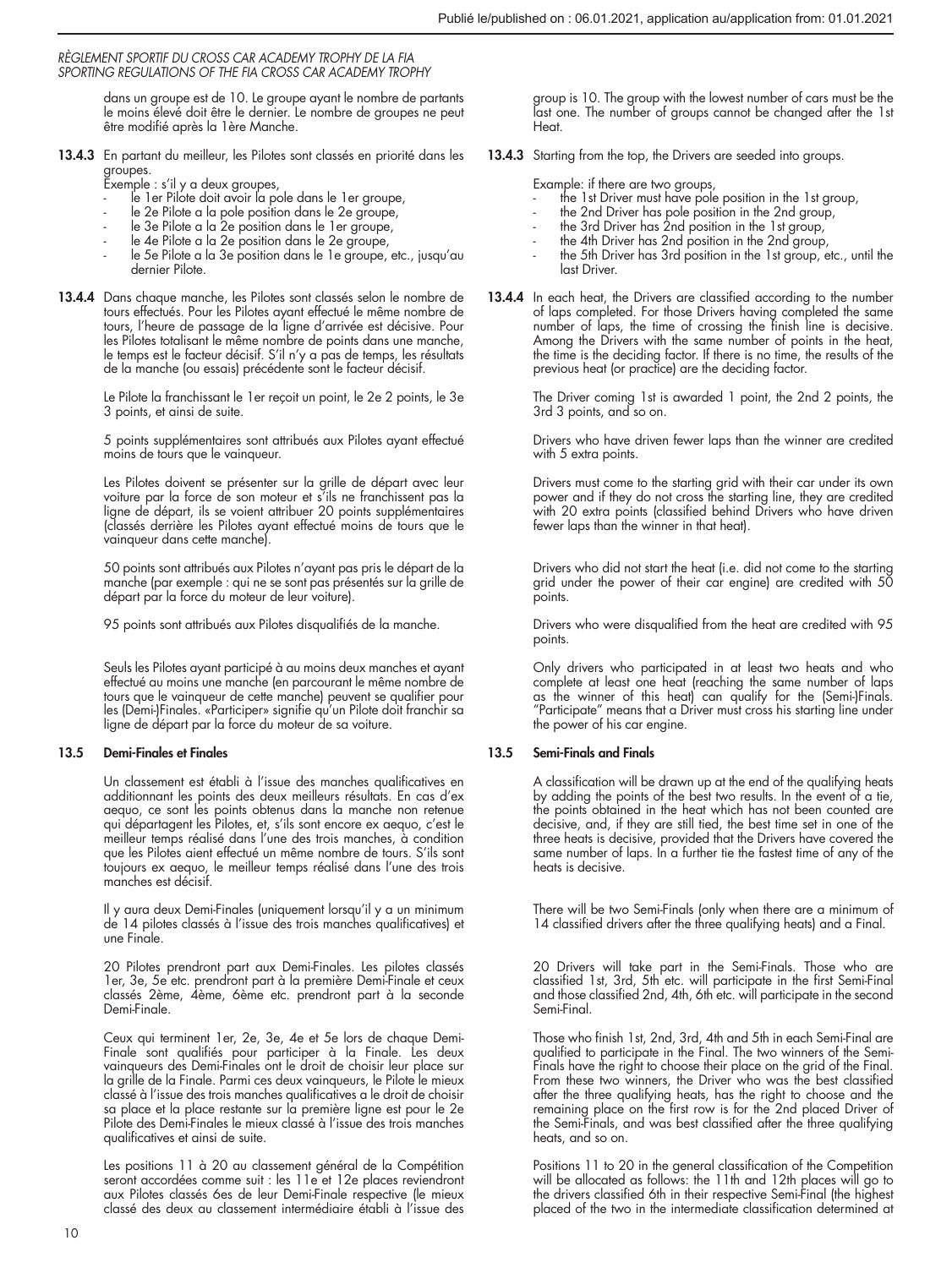manches qualificatives obtenant la 11e place); les 13e et 14e places reviendront aux Pilotes classés 7es de leur Demi-Finale respective (le mieux classé des deux au classement intermédiaire établi à l'issue des manches qualificatives obtenant la 13e place); et ainsi de suite.

## 14. PARC FERMÉ, PÉNALITÉS, RÉCLAMATIONS ET CAMÉRA-INCIDENT

### 14.1 Parc Fermé

Seules les voitures ayant participé aux Finales (et non aux Demi-Finales) doivent être amenées au Parc Fermé par les Pilotes immédiatement après l'arrivée, à l'exception des voitures n'ayant pas terminé la course pour des raisons autres que des problèmes de moteur. Les voitures restent au Parc Fermé pendant au moins 30 minutes après la publication des résultats provisoires et jusqu'à l'autorisation de sortie donnée par les commissaires sportifs. Dans cette zone, il est interdit d'effectuer quelque réparation que ce soit sur la voiture ou d'effectuer des ravitaillements.

Les Pilotes s'étant vu présenter un drapeau noir doivent rejoindre le paddock, et non le Parc Fermé.

## 14.2 Pénalités

La liste d'exemples ci-dessous n'est pas exhaustive.

Les commissaires sportifs ont toute autorité concernant les pénalités infligées.

| <b>INFRACTION</b> |                                                                                                                                                          | PÉNALITÉ                                |
|-------------------|----------------------------------------------------------------------------------------------------------------------------------------------------------|-----------------------------------------|
| 01                | Engagement d'une voiture non<br>admise par l'Article 4 du Règlement                                                                                      | Départ refusé                           |
| 02                | Absence de Licence valable                                                                                                                               | Départ refusé                           |
| 03                | Absence du cachet de l'ASN sur le<br>formulaire d'engagement (s'il y a lieu)                                                                             | Départ refusé                           |
| 04                | Défaut de paiement des droits<br>d'engagement (s'il y a lieu)                                                                                            | Départ refusé                           |
| 05                | Non présentation de la fiche<br>d'homologation                                                                                                           | Départ refusé                           |
| 06                | Véhicules non conformes aux mesures<br>de sécurité                                                                                                       | Décision des com-<br>missaires sportifs |
| 07                | Présentation en retard sur la grille de<br>départ de la manche si le directeur<br>d'épreuve estime que cela perturbe le<br>déroulement de la Compétition | Disqualification de<br>la manche        |
| 08                | Absence des marques d'identifica-<br>tion apposées par les commissaires<br>techniques                                                                    | Disqualification de<br>la Compétition   |
| 09                | Déplacement des marqueurs de la<br>piste ou conduite hors du circuit pour<br>gagner du temps                                                             | Disqualification de<br>la manche        |
| 10                | Premier faux départ dans une<br>manche                                                                                                                   | 5 secondes                              |
|                   | Deuxième faux départ dans une<br>manche                                                                                                                  | Disqualification de<br>cette manche     |
|                   | Premier faux départ dans une (Demi-)<br>Finale                                                                                                           | 5 secondes                              |
|                   | Deuxième faux départ dans une<br>(Demi-)Finale                                                                                                           | Nouveau départ<br>refusé                |

## *RÈGLEMENT SPORTIF DU CROSS CAR ACADEMY TROPHY DE LA FIA SPORTING REGULATIONS OF THE FIA CROSS CAR ACADEMY TROPHY*

the end of the qualifying heats obtaining 11th place); the 13th and 14th places will go to the Drivers placed 7th in their respective Semi-Final (the highest placed of the two in the intermediate classification determined at the end of the qualifying heats obtaining 13th place); and so on.

## 14. PARC FERMÉ, PENALTIES, PROTESTS AND JUDICIAL CAMERA

#### 14.1 Parc Fermé

Only those cars having taken part in the Finals (not in the Semi-Finals) must be brought by the Drivers to the Parc Fermé immediately after the finish, except for cars not having completed the race for reasons other than problems with the engine. The cars shall remain in Parc Fermé for at least 30 minutes after the publication of the provisional results and until released by decision of the stewards. In this area, it is forbidden to make any repair to the car or to carry out refuelling.

Those Drivers who have been shown a black flag must return to the paddock and not the Parc Fermé.

### 14.2 Penalties

The following list of examples is not exhaustive. The stewards have overall authority concerning the penalties imposed.

|    | <b>INFRINGEMENT</b>                                                                                                                    | <b>PENALTY</b>                              |
|----|----------------------------------------------------------------------------------------------------------------------------------------|---------------------------------------------|
| 01 | Entry of a car not admitted under<br>Article 4 of the Regulations                                                                      | Start refused                               |
| 02 | Absence of valid Licences                                                                                                              | Start refused                               |
| 03 | Absence of the ASN's permission on<br>the entry form (where applicable)                                                                | Start refused                               |
| 04 | Failure to pay entry fees<br>(where applicable)                                                                                        | Start refused                               |
| 05 | Failure to submit the homologa-<br>tion form                                                                                           | Start refused                               |
| 06 | Vehicles failing to conform to the<br>safety measures                                                                                  | Decision of the<br>stewards                 |
| 07 | Reporting late to the starting grid of<br>the heat, if the crace director deems<br>that this hinders the running of the<br>Competition | Disqualification<br>from the heat           |
| 08 | Absence of the identification marks<br>affixed by the scrutineers                                                                      | Disqualification<br>from the<br>Competition |
| 09 | Moving the track markers or dri-<br>ving outside the circuit in order to<br>gain time                                                  | Disqualification<br>from the heat           |
| 10 | First false start in a heat:                                                                                                           | 5 seconds                                   |
|    | Second false start in a heat                                                                                                           | Disqualification<br>from that heat          |
|    | First false start in a (Semi-)Final                                                                                                    | 5 seconds                                   |
|    | Second false start in a (Semi-)Final                                                                                                   | New start refused                           |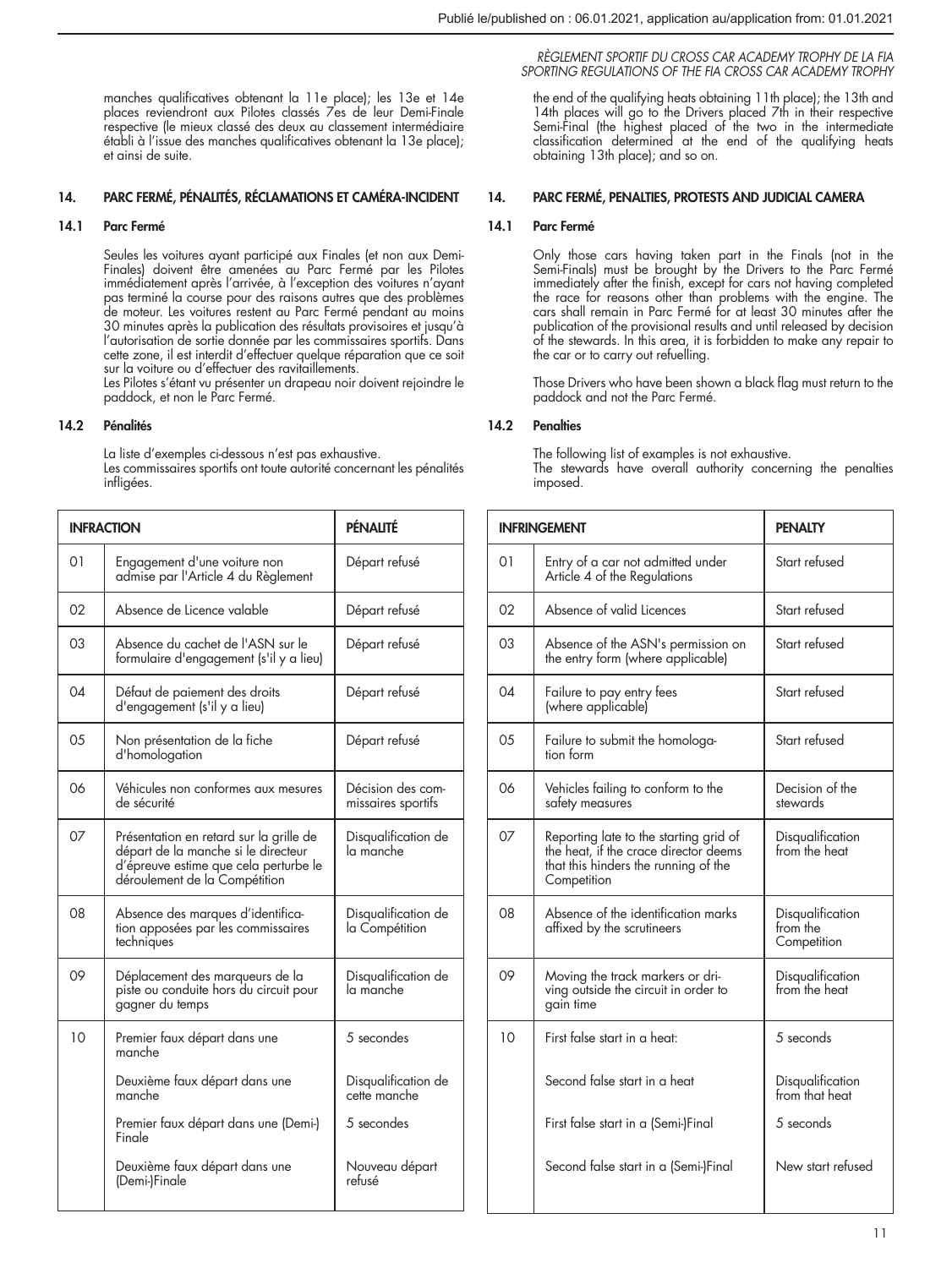| 11 | Non-respect de l'une ou l'autre<br>des indications des drapeaux de<br>signalisation                                                                    | Décision des com-<br>missaires sportifs  |
|----|--------------------------------------------------------------------------------------------------------------------------------------------------------|------------------------------------------|
| 12 | Mesures de sécurité du<br>Pilote non conformes aux<br>spécifications de la FIA et du<br>Règlement constatées lors du<br>déroulement de la Compétititon | Décision des com-<br>missaires sportifs  |
| 13 | Toute falsification ou tentative de<br>falsification des marques<br>d'identification                                                                   | Disqualitication de<br>la Compétition    |
| 14 | Infraction aux règles du Parc Fermé                                                                                                                    | Décision des com-<br>missaires sportifs  |
| 15 | Température des pneumatiques<br>incorrecte                                                                                                             | Décision des com-<br>missaires sportits  |
| 16 | Tout contact intentionnel ou incon-<br>sidéré entre Pilotes / voitures après<br>l'arrivée                                                              | Décision des com-<br>missaires sportifs  |
| 17 | Présentation en retard aux vérifica-<br>tions techniques                                                                                               | Amende de €250                           |
| 18 | Non-conformité de la caméra-<br>incident                                                                                                               | Décision des com-<br>missiaires sportifs |
| 19 | Absence du Pilote au briefing des<br>Pilotes (Absence de signature sur<br>la listel                                                                    | Amende de €250                           |
| 20 | Publicité officielle obligatoire<br>absente ou incomplète                                                                                              | Amende de €250                           |
| 21 | Réglage non autorisé                                                                                                                                   | Décision des com-<br>missaires sportits  |
| 22 | Utilisation de carburant ou de<br>pneumatiques autres que ceux<br>prescrits pour le Trophée                                                            | Disqualification de<br>la Compétition    |
| 23 | Non-respect de la limitation de<br>vitesse en dehors du circuit (voir<br>Article 12.1.6)                                                               | Décision des com-<br>missaires sportits  |

En outre, les commissaires sportifs, de leur propre initiative ou sur proposition du directeur de course, pourront rendre une décision sur tout point non prévu par le Règlement et appliquer des pénalités conformément aux critères du Code, du présent Règlement et du Règlement Particulier.

## 14.3 Réclamations

14.3.1 Les réclamations devront être effectuées conformément au Code (Article 13 du Code).

> Toutes les réclamations doivent être faites par écrit et remises au directeur de course ou à son assistant, ou, en leur absence, à un des commissaires sportifs de la Compétition avec la somme de €1'000.

> Si la réclamation implique le démontage et remontage de différentes pièces d'une voiture, le plaignant doit alors déposer un acompte supplémentaire comme stipulé dans l'Article 13.4.3 du Code.

14.3.2 Le montant de la caution d'appel est de €3'000. La Cour d'Appel Internationale est compétente pour connaître, dans le cadre du Ttophée, des appels introduits à l'encontre des décisions des commissaires sportifs par tout organisateur, Concurrent, Pilote,

| 11 | Failure to respect instructions given by<br>the flag signals                                                                                                      | Decision of the<br>stewards                   |
|----|-------------------------------------------------------------------------------------------------------------------------------------------------------------------|-----------------------------------------------|
| 12 | Failure of the Driver's safety<br>measures to conform to the FIA<br>specifications and to the Regulations,<br>discovered during<br>the running of the Competition | Decision of the<br>stewards                   |
| 13 | Any tampering with or attempt to tam-<br>per with the identification marks                                                                                        | Disqualification<br>from the<br>Competition   |
| 14 | Infringement of the Parc Fermé rules                                                                                                                              | Decision of the<br>stewards                   |
| 15 | Incorrect temperature of the tyres                                                                                                                                | Decision of the<br>stewards                   |
| 16 | Any deliberate or reckless contact<br>between Drivers/cars after the finish                                                                                       | Decision of the<br>stewards                   |
| 17 | Reporting late to scrutineering                                                                                                                                   | Fine of €250                                  |
| 18 | Non-compliance with the judicial<br>camera                                                                                                                        | Decision of the<br>stewards                   |
| 19 | Absence of the Driver at the Drivers'<br>briefing (Missing signature on the list)                                                                                 | Fine of $£250$                                |
| 20 | Official mandatory branding missing<br>or incomplete                                                                                                              | Fine of $£250$                                |
| 21 | Unauthorized set-up modification                                                                                                                                  | Decision of the<br>stewards                   |
| 22 | Use of fuel or tyres other than those<br>prescribed for the Trophy                                                                                                | Disqualification<br>from the Competi-<br>tion |
| 23 | Failure to respect the speed limit<br>outside the racetrack (defined in Article<br>12.1.6                                                                         | Decision of the<br>stewards                   |

Moreover, the stewards either themselves or upon the proposal of the clerk of the course, may decide on any point which is not provided for in the Regulations and apply penalties in conformity with the criteria of the Code, of these Regulations and of the Supplementary Regulations.

## 14.3 Protests

14.3.1 Protests shall be made in accordance with the Code (Article 13 of the Code).

> All protests must be made in writing and handed to the clerk of the course or his assistant, or in their absence, any of the stewards of the Competition, together with the sum of €1,000.

> If the protest requires the dismantling and re-assembly of different parts of a car, the claimant must make an additional deposit as per Article 13.4.3 of the Code.

**14.3.2** The amount of the appeal is €3,000. The International Court of Appeal will hear appeals against decisions of the stewards of<br>the stewards of the stewards of the trophy brought by organisers, Competitors, Drivers licence holders that are addressees of such decisions or that are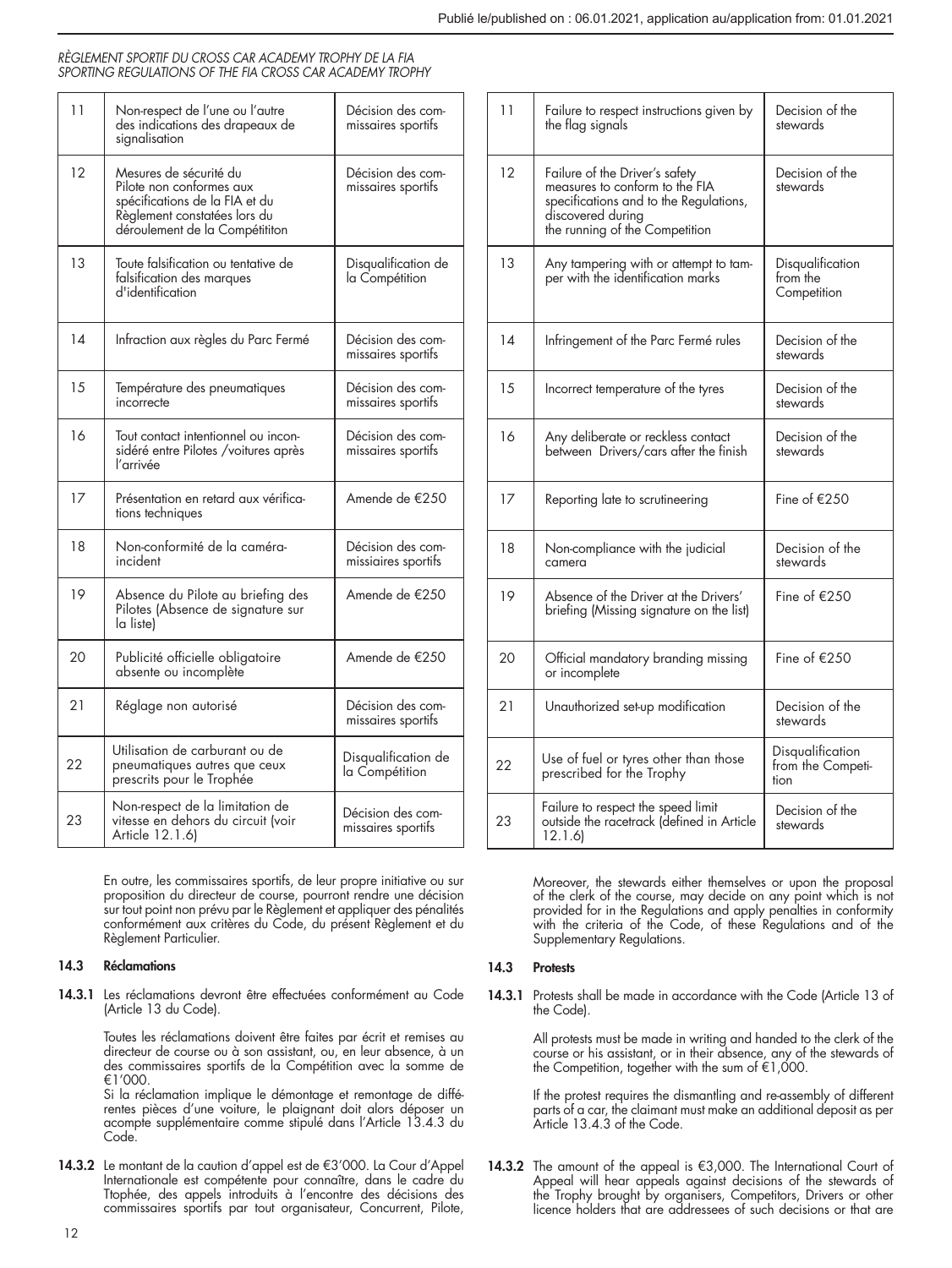ou autre licencié qui est directement concerné ou qui est affecté personnellement par ces décisions. Dans ce cas, les ASN ne pourront refuser leur concours et accord (Article 14.1.1 du Règlement Disciplinaire et Juridictionnel de la FIA).

## 14.4 Caméra-incident

Pour toute la durée de la Compétition, tous les Concurrents doivent avoir installé dans leur voiture une caméra-incident. Il est de la responsabilité de chaque Concurrent de s'assurer que la caméra soit positionnée de façon à ce que la piste à l'arrière de la voiture soit bien visible, que les batteries de la caméra soient suffisam-ment chargées et que la carte SD d'enregistrement soit bien en place et ait une capacité suffisante pour enregistrer toutes les courses. La pénalité (pouvant aller jusqu'à la disqualification de la Compétition) pour non-conformité sera à l'appréciation des commissaires sportifs. Le poids du système de caméra est inclus dans le poids minimum de la voiture. Il incombe au Concurrent de veiller à ce que la caméra-incident soit allumée et enregistre tous les essais, manches qualificatives, Demi-Finales et Finales. La caméra doit être en fonction dès que la voiture entre dans la zone de pré-grille et ne doit pas être éteinte tant qu'elle n'est pas rentrée au paddock. Les officiels doivent pouvoir avoir accès à l'enregistrement à tout moment de la Competition à la suite, ou non, d'une réclamation. Le visionnage des images doit se faire sur le matériel (ordinateur) du Concurrent, qui devra en assurer le fonctionnement.

### 15. CLASSEMENTS, PRIX ET CÉRÉMONIES

#### 15.1 Classements

15.1.1 Classement d'une Compétition

a) A l'issue des séances d'essais et de chaque manche qualificative, les classements provisoires signés par le chronométreur et le directeur de course seront affichés sur le tableau d'affichage officiel.

Des classements provisoires et finaux seront affichés sur le tableau d'affichage officiel au terme de l'ensemble des manches qualificatives (classement intermédiaire) et à l'issue des Finales.

b) Le classement des Pilotes dans les (Demi-)Finales sera établi conformément à l'ordre suivant :

Premièrement, les Pilotes ayant effectué le nombre de tours prévus dans l'ordre dans lequel ils franchissent la ligne d'arrivée.

Deuxièmement, les Pilotes n'ayant pas effectué le nombre de tours prévus seront classés dans l'ordre du nombre de tours effectués.

Troisièmement, les Pilotes disqualifiés de leur (Demi-)Finale pour second départ anticipé seront classés individuellement conformément à leur ordre de départ.

Quatrièmement, les Pilotes n'ayant pas pris le départ seront classés individuellement conformément à leur ordre de départ.

Cinquièmement, les commissaires sportifs pourront décider de toute place au classement en guise de sanction pour un comportement non sportif.

Les 10 meilleurs Pilotes qualifiés pour les finales se verront attribuer des points au Trophée. Si un Pilote qualifié pour marquer des points au Trophée est disqualifié par les commissaires sportifs, ces derniers décideront si le suivant du pénalisé peut prendre sa place.

Les 10 meilleurs Pilotes à l'issue des 3 manches qualificatives recevront des points de Trophée selon le barème suivant : 10 points au 1er, 9 points au 2e, 8 points au 3e, etc.

Des points seront également attribués à l'issue des Finales :

| ler 25 points<br>2e 22 points<br>3e 20 points<br>4e 18 points<br>5e 16 points<br>6e 15 points | 6e<br>7e<br>8e<br>9e<br>10e<br>16e | 15 points<br>14 points<br>13 points<br>12 points<br>11 points<br>5 points |
|-----------------------------------------------------------------------------------------------|------------------------------------|---------------------------------------------------------------------------|
| 7e 14 points                                                                                  | 17e                                | 4 points                                                                  |
| 8e 13 points                                                                                  | 18e                                | 3 points                                                                  |
| 9e 12 points                                                                                  | 19e                                | 2 points                                                                  |
| 10e 11 points                                                                                 | 20e                                | 1 point.                                                                  |

#### *RÈGLEMENT SPORTIF DU CROSS CAR ACADEMY TROPHY DE LA FIA SPORTING REGULATIONS OF THE FIA CROSS CAR ACADEMY TROPHY*

individually affected by such decisions. In this case, the ASNs cannot refuse to give their assistance and agreement (Article 14.1.1 of the Disciplinary and Judicial Rules of the FIA).

## 14.4 Judicial camera

Throughout the Compétition, all Competitors must have installed in their car a judicial camera. It is the responsibility of each Competitor to ensure that the camera is positioned in such a way that the track behind the car clearly visible, that the camera batteries are sufficiently charged and that the SD recording card is in place and has sufficient capacity to record all of the races. The penalty (up to disqualification from the Compétition) for non-compliance will be at the discretion of the stewards. The weight of the camera system is included in the minimum weight of the car. The onus is on the Competitor to ensure the judicial camera is switched on and recording for all practice sessions, qualifying heats, Semi-Finals and Finals. The camera must work as soon as the car enters the pre-grid area and must not be switched off until it returns to the paddock. Officials must be able to access the footage at all times during the Competition following a protest or otherwise. The images must be viewed using the equipment (computer) of the Competitor, who must ensure this equipment is working.

#### 15. CLASSIFICATIONS, PRIZES AND CEREMONIES

#### 15.1 Classifications

15.1.1 Classification of a Competition a) At the end of the practice sessions and at the end of each qualifying heat, provisional classifications, signed by the timekeeper and the clerk of the course, will be published on the official notice board.

Provisional and final classifications will be published on the official notice board at the end of all qualifying heats (intermediate classification) and at the end of the Finals.

b) The classification of Drivers in (Semi-)Finals shall be according to the following order:

Firstly, Drivers completing the stipulated number of laps in the order in which they cross the finish line.

Secondly, Drivers not completing the stipulated number of laps shall be classified in order of the number of laps completed.

Thirdly, Drivers disqualified from the (Semi-)Final for jumping the start twice shall be classified individually according to their starting order.

Fourthly, Drivers not starting shall be classified individually according to their starting order.

Fifthly, the stewards can decide any ranking place as a penalty for unsporting behaviour.

Top 10 Drivers qualified for the Finals will score Trophy points. If a Driver qualified for scoring Trophy points is disqualified by the stewards, the stewards shall decide if the next Driver can be moved up in the classification.

The best 10 Drivers after the 3 qualifying heats will receive Trophy points according to the following scale: 10 points to the 1st, 9 points to the 2nd, 8 points to the 3rd, etc.

Points are also awarded after the Finals:

| 1st 25 points  | 6th              | 15 points |
|----------------|------------------|-----------|
| 2nd 22 points  | 7th              | 14 points |
| 3rd 20 points  | 8th              | 13 points |
| 4th 18 points  | 9th              | 12 points |
| 5th 16 points  | 10th             | 11 points |
| 6th 15 points  | 16th             | 5 points  |
| 7th 14 points  | 17 <sub>th</sub> | 4 points  |
| 8th 13 points  | 18th             | 3 points  |
| 9th 12 points  | 19 <sub>th</sub> | 2 points  |
| 10th 11 points | 20th             | 1 point.  |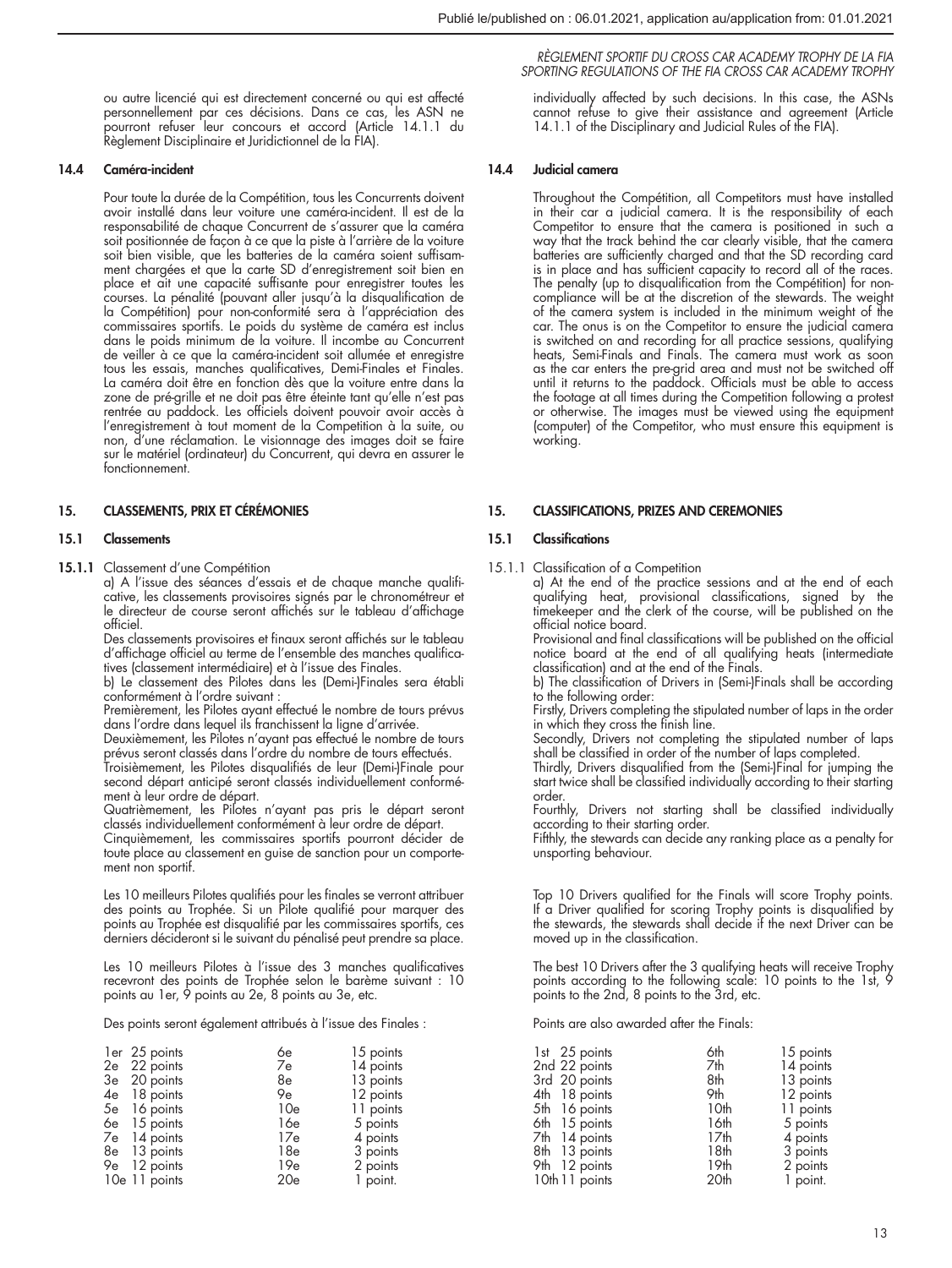Le vainqueur de la Finale sera proclamé vainqueur de la Compétition. Les positions 1 à 20 au classement final de la Compétition correspondront aux classements des Demi-Finales et Finales; les autres Pilotes seront classés en fonction de leur position à l'issue des manches qualificatives.

15.1.2 Classement du Trophée

Les résultats de chaque Compétition seront pris en compte dans le classement final du Trophée.

Le Pilote qui, à la fin du Trophée, a totalisé le plus grand nombre de points sera déclaré vainqueur du Cross Car Academy Trophy de la FIA.

## 15.2 Prix

- 15.2.1 Une coupe sera remise aux trois premiers au cours de la cérémonie de podium de la Compétition.
- 15.2.2 Prix en espèces Des prix en espèces sont distribués par l'organisateur. Les prix sont remis en euros et sont nets de taxe.

Par Compétition, des prix en espèces seront distribués aux cinq premiers Pilotes, comme suit :

- 1er : 400€
- 2ème : 300€
- 3ème : 200€
- 4ème : 100€
- 5ème : 100€

Les prix en espèces doivent être retirés personnellement lors de la cérémonie de Remise des Prix de la Compétition (ou à l'emplacement précisé dans le Règlement Particulier), faute de quoi ils resteront acquis à l'organisateur.

15.2.3 Prix pour la gagnant du Trophée

Le gagnant du Cross Car Academy Trophy de la FIA se verra offrir la gratuité des les droits d'engagement de toutes les Compétitions du Championnat d'Europe de Cross Car de l'année suivante.

## 15.3 Cérémonies

15.3.1 Cérémonie du Podium a) La cérémonie de podium sur le circuit aura lieu immédiatement après chaque Finale de chacune des catégories.

b) Les trois premiers Pilotes de chaque catégorie devront être

présents et porter leur combinaison de Compétition. S'ils ne participent pas à cette cérémonie et/ou s'ils ne portent pas les vêtements appropriés, ils seront pénalisés par la perte de toute récompense associée à la position correspondante à la fin de la Compétition.

c) L'hymne national du Pilote vainqueur sera joué (sa nationalité étant celle correspondant à l'ASN qui lui a délivré la Licence).

15.3.2 Cérémonie de Remise des Prix de la Compétition a) La cérémonie de Remise des Prix aura lieu après la Compétiton. L'heure et l'emplacement de ladite cérémonie seront indiqués dans le Règlement Particulier.

> b) Les trois premiers Pilotes de chaque catégorie devront être présents et porter des vêtements appropriés. S'ils ne participent pas à cette cérémonie et/ou s'ils ne portent pas les vêtements appropriés, ils seront pénalisés par la perte de toute récompense associée à la position correspondante à la fin de la Compétition.

> c) L'hymne national du Pilote vainqueur sera joué (sa nationalité étant celle correspondant à l'ASN qui lui a délivré la Licence).

15.3.3 Cérémonie annuelle de Remise des Prix

Les trois premiers Pilotes classés au Trophée devront être présents à la cérémonie de Remise des Prix Off-Road de la FIA. Tout Pilote qui n'y assisterait pas perdra le bénéfice de son prix en espèces et/ ou des prix associés à son résultat et sera passible d'une amende infligée par la FIA.

The winner of the Final will be the winner of the Competition. Position 1 to 20 in the final classification of the Competition will be according to the results of the Semi-Finals and Final; the remaining Drivers will be classified according to the three qualifying heats.

## 15.1.2 Trophy standing

The resutls of each Competition will count in the final classification of the Trophy.

At the end of the Trophy, the Driver having scored the highest total of points will be declared winner of the FIA Cross Car Academy Trophy.

# 15.2 Prizes

15.2.1 The top 3 finishers will receive a trophy during the podium ceremony of the Competition and a medal during the Motorsport Games prize giving ceremony.

### 15.2.2 Cash prizes

Cash prizes are distributed by the organiser. The prizes will be awarded in Euros and net of tax.

For each Competition, cash prizes will be awarded to the top 5 Drivers, as follows:

- 1st: 400€
- 2nd: 300€
- 3rd: 200€ - 4th: 100€
- 5th: 100€

Cash prizes must be collected in person during the Prize-Giving ceremony of the Competition (or at the location indicated in the Supplementary Regulations), failing which they will remain the property of the organiser.

15.2.3 Prize for the winner of the Trophy The winner of the Cross Car Academy Trophy will be offered the registration fees for all the FIA European Cross Car Championship Competitions of the subsequent year.

## 15.3 Ceremonies

15.3.1 Podium ceremony a) The podium ceremony on the circuit will be held immediately after each Final of each category.

> b) The top three finishers in each category must be present, wearing their Competition overalls.

> Failure to attend this ceremony and/or the wearing of inappropriate clothing will be penalised by the loss of the benefit associated with the corresponding position at the end of the Competition.

> c) The winner's national anthem will be played (the nationality of the Driver being that of the ASN which delivered his/her Licence).

15.3.2 Prize-Giving ceremony of the Competition

a) The Prize-Giving ceremony will be held after the Competition. The time and location of this ceremony will be indicated in the Supplementary Regulations.

b) The Top 3 finishers in each Categories must be present, wearing appropriate clothing. Failure to attend this ceremony and/or the wearing of inappropriate clothing will be penalised by the loss of the benefit associated with the corresponding position at the end of the Competition.

c) The winner's national anthem will be played (the nationality of the Driver being that of the ASN which delivered his/her Licence).

15.3.3 Annual Prize-Giving ceremony

The first three Drivers classied in the Trophy must be present at the annual FIA Off-Road Prize-Giving. Any such Driver who fails to attend will be penalised by the loss of any monetary award and/ or benefit associated with his corresponding position aand may be fined by the FIA.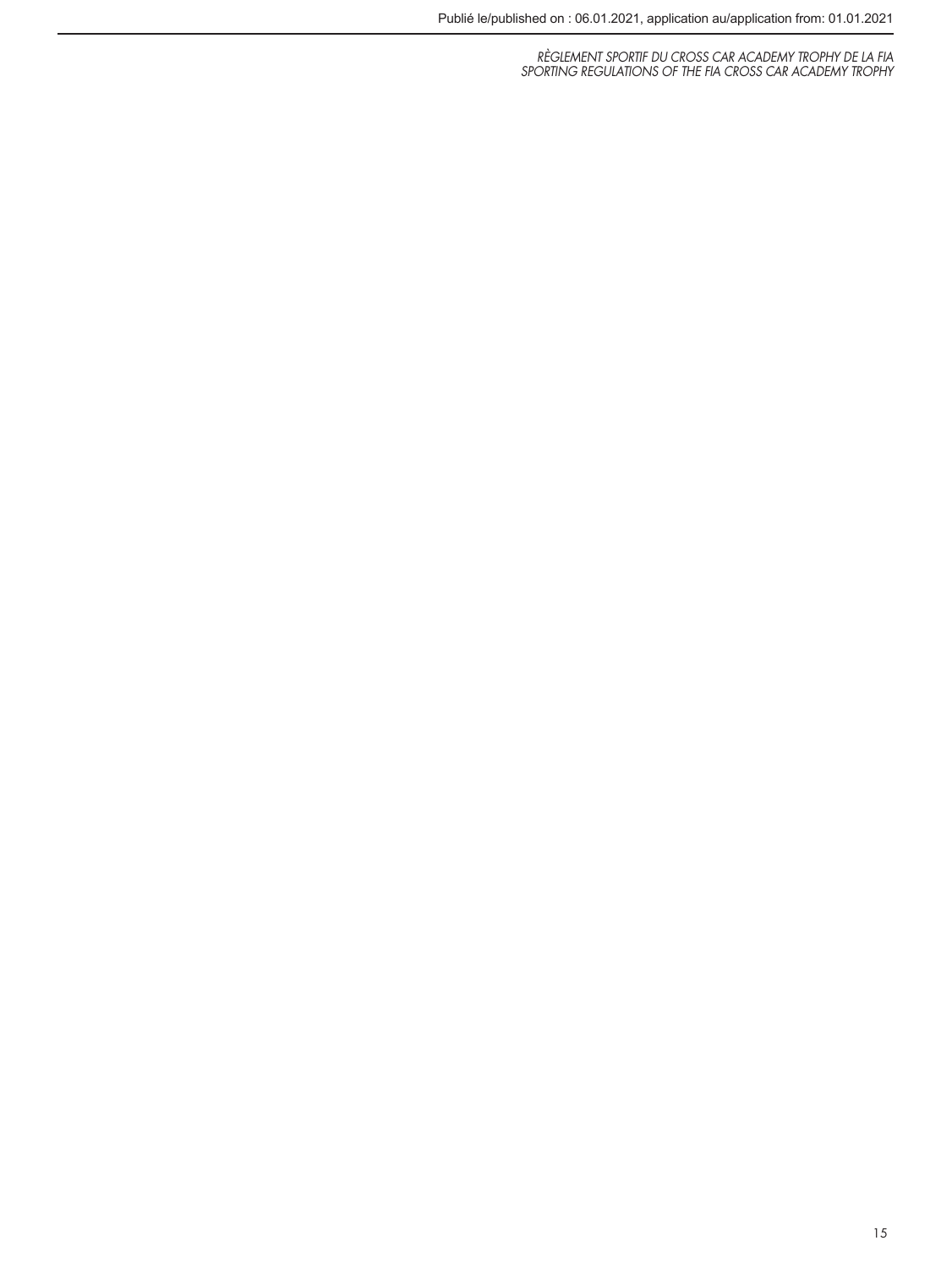

# **SUPPLEMENTARY REGULATIONS**

# **Autocross of Xxxxxxx**

Round X of the 2021 FIA European Autocross Championship Round X of the 2021 FIA European Cross Car Championship Round X of the 2021 FIA European TouringAutocross Cup Round X of the 2021 FIA Cross Car Academy Trophy

# **Name/Date**

This document contains the particularities of the Competition and is based on the currently valid Appendices to the International Sporting Code («the Code») and on the newest version of the Sporting Regulations for Competitions of the FIA European Autocross Championship. For all articles not specified in this document, the Sporting Regulations for Competitions of the FIA European Autocross Championship are valid. The Sporting Regulations of the FIA European Autocross Championship are available on www.fia.com.

# **I. PROGRAMME**

| 15/02/2021        | Opening date for entries (entry form available on www.fia.com) |
|-------------------|----------------------------------------------------------------|
| 2 weeks before    | Closing date for entries at normal fee                         |
| Less than 2 weeks | Closing date for entries at normal fee                         |

| <b>Friggy, AA MONIN ZUZ I</b>                        |                                                        |                |
|------------------------------------------------------|--------------------------------------------------------|----------------|
| (time-time)                                          | Opening of the Secretariat                             |                |
| (time-time)                                          | Administrative checking                                |                |
| 13:30 (at the earliest)<br>$-$ (19:30 at the latest) | Scrutineering                                          |                |
| (time-time)                                          | All Categories, except 2019 Top 15 Drivers (see below) |                |
| $(15:00$ -time)                                      | 2019 Top 15 Drivers only, on a priority lane           | SuperBuggy     |
| (time-time)                                          | 2019 Top 15 Drivers only, on a priority lane           | Buggy1600      |
|                                                      |                                                        | SuperBuggy +   |
| (time-time)                                          | Tyre registration                                      | Buggy $1600 +$ |
|                                                      |                                                        | Cross Car      |

# **Friday, XX Month 2021**

*(Drivers who were classified in the Top 15 in 2019 – with the exception of those in the JuniorBuggy, Cross Car and Touring Autocross Categories – must present themselves for scrutineering during the designated time slot on Friday. Drivers who were not classified in the Top 15 in 2019 can also present themselves during that time slot; however they will not have priority).*

| Saturday, XX Month 2021 |                                                                        |                |
|-------------------------|------------------------------------------------------------------------|----------------|
| (time)                  | Administrative checking (only if requested to the clerk of the course) |                |
| (time)                  | Scrutineering (only if requested to the clerk of the course)           |                |
|                         |                                                                        | SuperBuggy +   |
| (time-time)             | Tyre registration                                                      | Buggy $1600 +$ |
|                         |                                                                        | Cross Car      |
| (time)                  | Stewards' 1st meeting                                                  |                |
| <i>(time)</i>           | Warm-un 12 lans)                                                       |                |
|                         |                                                                        |                |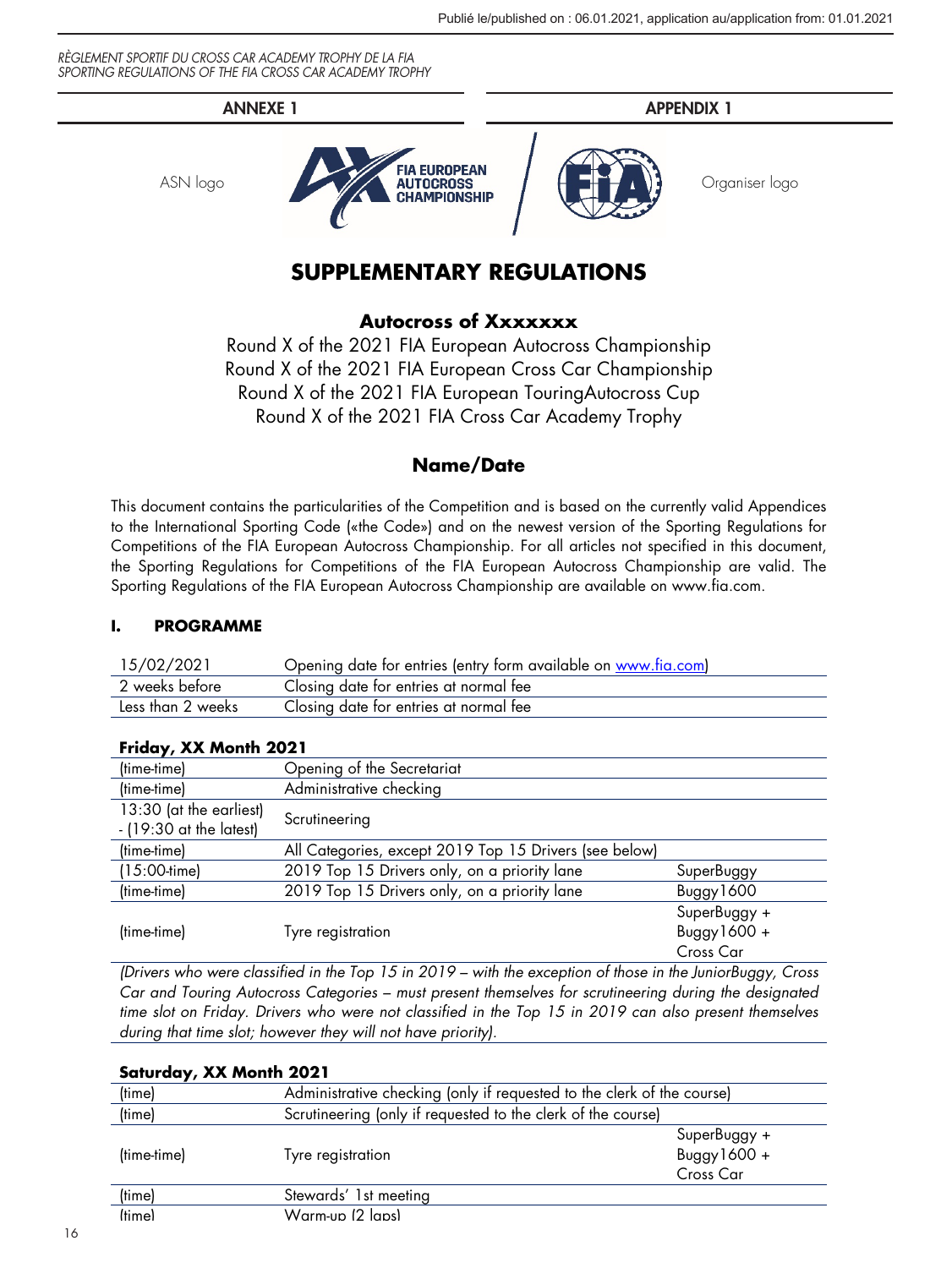

| (time) | 2nd qualitying practice session |
|--------|---------------------------------|
| (time) | lst Heat beains                 |
|        |                                 |

# **Sunday, XX Month 2021**

| (time-time) | Tyre registration                | SuperBuggy +<br>Buggy $1600 +$<br>Cross Car |
|-------------|----------------------------------|---------------------------------------------|
| (time)      | 2nd Heat begins                  |                                             |
| (time)      | 3rd Heat begins                  |                                             |
| (time)      | Stewards' meeting                |                                             |
| (time)      | Semi-Finals and Finals           |                                             |
| (time)      | Podium (Location)                |                                             |
| (time)      | Stewards' meeting                |                                             |
| (time)      | Official Prize Giving (Location) |                                             |

# **II. ORGANISATION**

The (Organising Club) will organise a Competition counting towards the FIA European Autocross and Cross Car Championships Competition and the FIA Cross Car Academy Trophy, in accordance with the Code (and its Appendices), the Sporting Regulations of these Competions, General Prescriptions for the Championship and these Regulations (and any other Regulations which may be issued in writing by the organisers).

# **a) Organising Committee**

(Names of members)

(Address, telephone and fax numbers of the permanent Secretariat).

## **b) Officials**

| - Chairman:                     | χ |
|---------------------------------|---|
| - International steward:        | χ |
| - National steward:             | χ |
| - Race director:                | χ |
| - FIA observer:                 | χ |
| - FIA technical delegate (AX):  | χ |
| - FIA technical delegate (XC):  | χ |
| - Clerk of the course           | χ |
| - Secretary to the stewards     | χ |
| - Assistant clerk of the course | χ |
| - Secretary of the Competition  | χ |
| - Chief scrutineer              | χ |
| - Chief timekeeper              | χ |
| - Safety officer                | χ |
| - Chief medical officer         | χ |
| - Drivers' liaison officer      | χ |
| - Press officer                 | χ |
| - Judges of fact: - startline   | χ |
| - false start                   | χ |
| - finish                        | χ |
|                                 |   |

# **c) Official Notice Board**

(Its location will be stated in an information bulletin if it is not possible to indicate it immediately).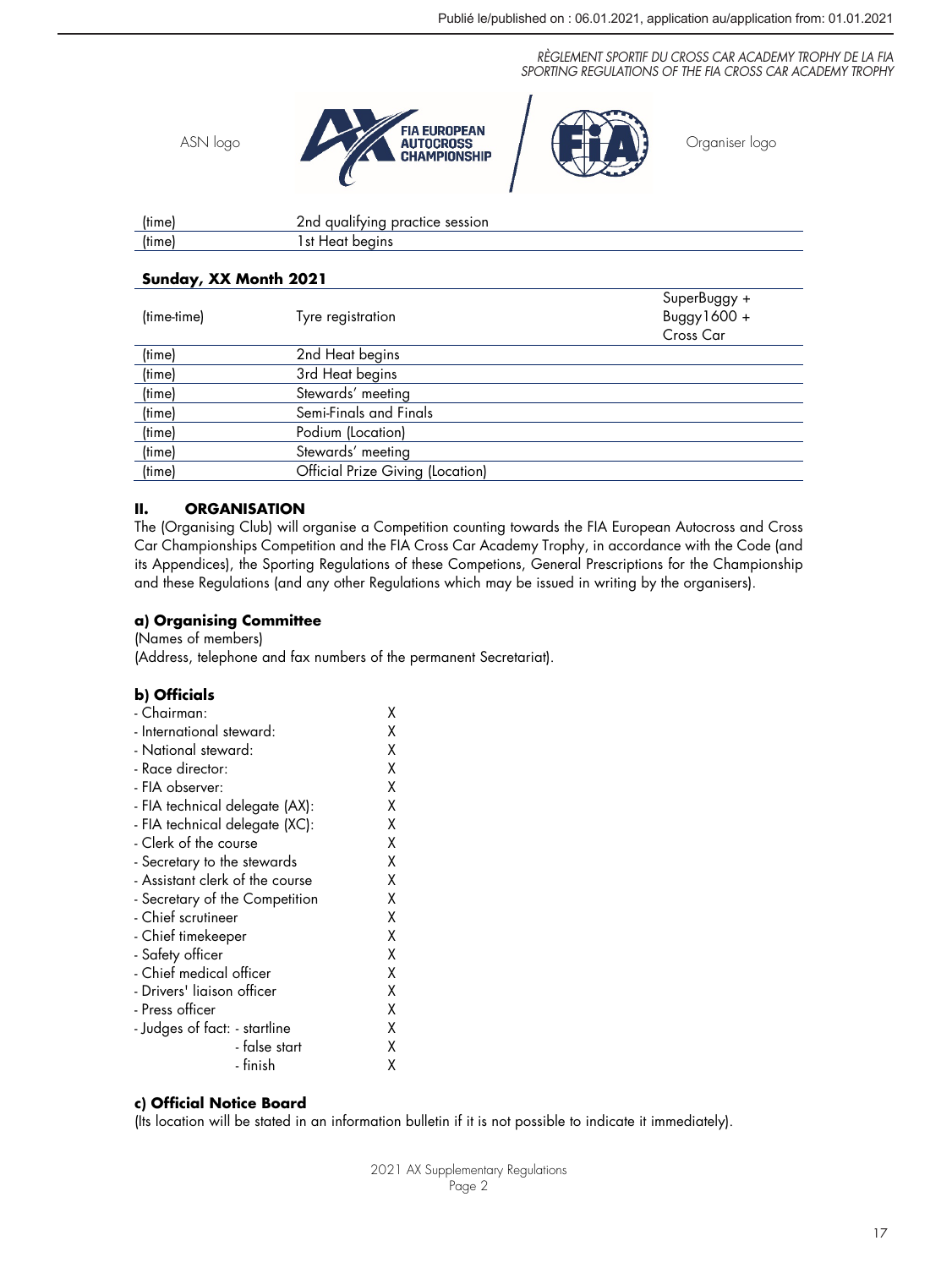

# **III. GENERAL CONDITIONS**

This Competition will count for:

- The 2021 FIA European Autocross Championship
- The 2021 FIA European Cross Car Championship
- The 2021 FIA TouringAutocross Cup
- The 2021 FIA Autocross Nations Cup
- The 2021 FIA Cross Car Academy Trophy

# **a) DESCRIPTION OF THE CIRCUIT**

| Place:          | (Place)                    |
|-----------------|----------------------------|
| Telephone:      | (Telephone number)         |
| Length:         | $($ metres)                |
| Width of start: | $($ metres)                |
| Maximum width:  | $($ metres)                |
| Minimum width:  | $($ metres)                |
| Location:       | (how to find the circuit). |

# **b) ENTRY FORMS – ENTRIES**

Anybody wishing to take part in the Competition register from the FIA website www.fia.com The maximum number of starters will be ……... The maximum number of entries for a support race will be …..

# **c) ENTRY FEES**

The entry fee is:

- 1<sup>st</sup> closing date of entries: maximum 220 € (Entry fee 170 € + 50 € paddock fee all included)
- $2^{nd}$  closing date of entries: maximum  $275 \notin$  (Entry fee 225  $\in$  + 50  $\in$  paddock fee all included)
- After 2<sup>nd</sup> closing date of entries: maximum 440  $\epsilon$  (Entry fee 390  $\epsilon$  + 50  $\epsilon$  paddock fee all included)

As the entry form from the Driver and the confirmation of the acceptance from the organiser is considered as a contract, the Driver, not coming to the Competition, has to apologise giving the reason as soon as possible.

# **The entry fee will be paid before (ddmmyyyy), closing date for entries**:

- **(dd/mm/2021),** 1st closing date of entries
- **(dd/mm/2021),** 2nd closing date of entries

**d)** Entry fees may be refunded only:

- **-** to candidates who are not accepted,
- **-** in the case of the Competition not taking place,
- **-** if the Competitor withdraws his entry no later than the Monday before the Competition. If the withdrawal is announced to the organiser between that Monday and the opening of the administrative checking, 50% only of the entry fee will be refunded.

# **IV. INSURANCE**

**Insurance Company:** name/home address/ Registration No.: ….

**Insurance policy no.:** ….

2021 AX Supplementary Regulations Page 3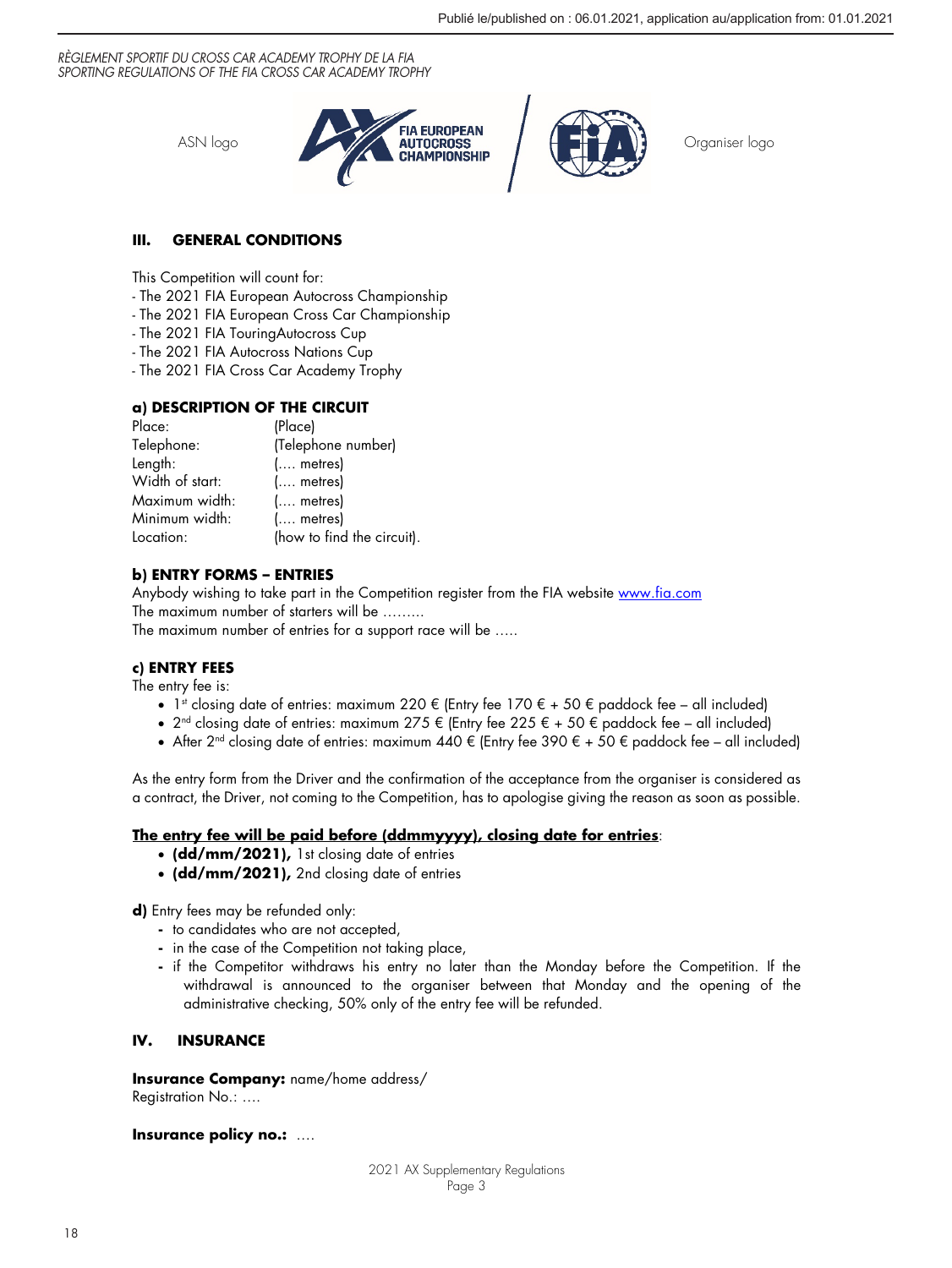

## **Date completed:** ….

## **Insured is the motor sport competition:**

XXXXXXXXX, on XX.XX. - XX.XX.2021 The ticked insurance cover exists according to the invitation bid approved/registered by the sport instance for: Liability insurance.

## **Sums insured:**

EUR XXXXXXX for personal injury and property damage per event, but not more than EUR XXXX for the individual person EUR XXXX for financial losses

# **V. NOISE CHECKING**

For all cars, a limit of 100 dB is imposed. (NB: Should national Regulations impose a lower limit than the FIA, this shall be mentioned).

# **VI. PRIZES AND CUPS**

The prizes will be awarded in Euros. Prize fund net of taxes distributed:

| Classification   | <b>SuperBuggy</b> | Buggy1600 | <b>Cross Car</b><br><b>European C</b> | <b>JuniorBuggy</b> | TouringAX | <b>Cross Car</b><br><b>Academy T</b> |
|------------------|-------------------|-----------|---------------------------------------|--------------------|-----------|--------------------------------------|
| 1 <sub>st</sub>  | € 700             | € 600     | $\epsilon$ 500                        | € 500              | € 300     | €400                                 |
| 2 <sub>nd</sub>  | 600               | 500       | 400                                   | 400                | 200       | 300                                  |
| 3 <sup>rd</sup>  | 500               | 400       | 300                                   | 300                | 100       | 200                                  |
| 4 <sup>th</sup>  | 450               | 350       | 250                                   | 250                | 100       | 100                                  |
| 5 <sup>th</sup>  | 400               | 300       | 200                                   | 200                | 100       | 100                                  |
| 6 <sup>th</sup>  | 350               | 250       | 150                                   | 150                |           |                                      |
| 7th              | 175               | 125       | 100                                   | 100                |           |                                      |
| 8 <sup>th</sup>  | 175               | 125       | 100                                   | 100                |           |                                      |
| Oth              | 175               | 125       | 100                                   | 100                |           |                                      |
| 10 <sup>th</sup> | 175               | 125       | 100                                   | 100                |           |                                      |

# **VII. OTHER INFORMATION**

VISA OF THE ASN N. XXX VISA OF THE FIA No. TBA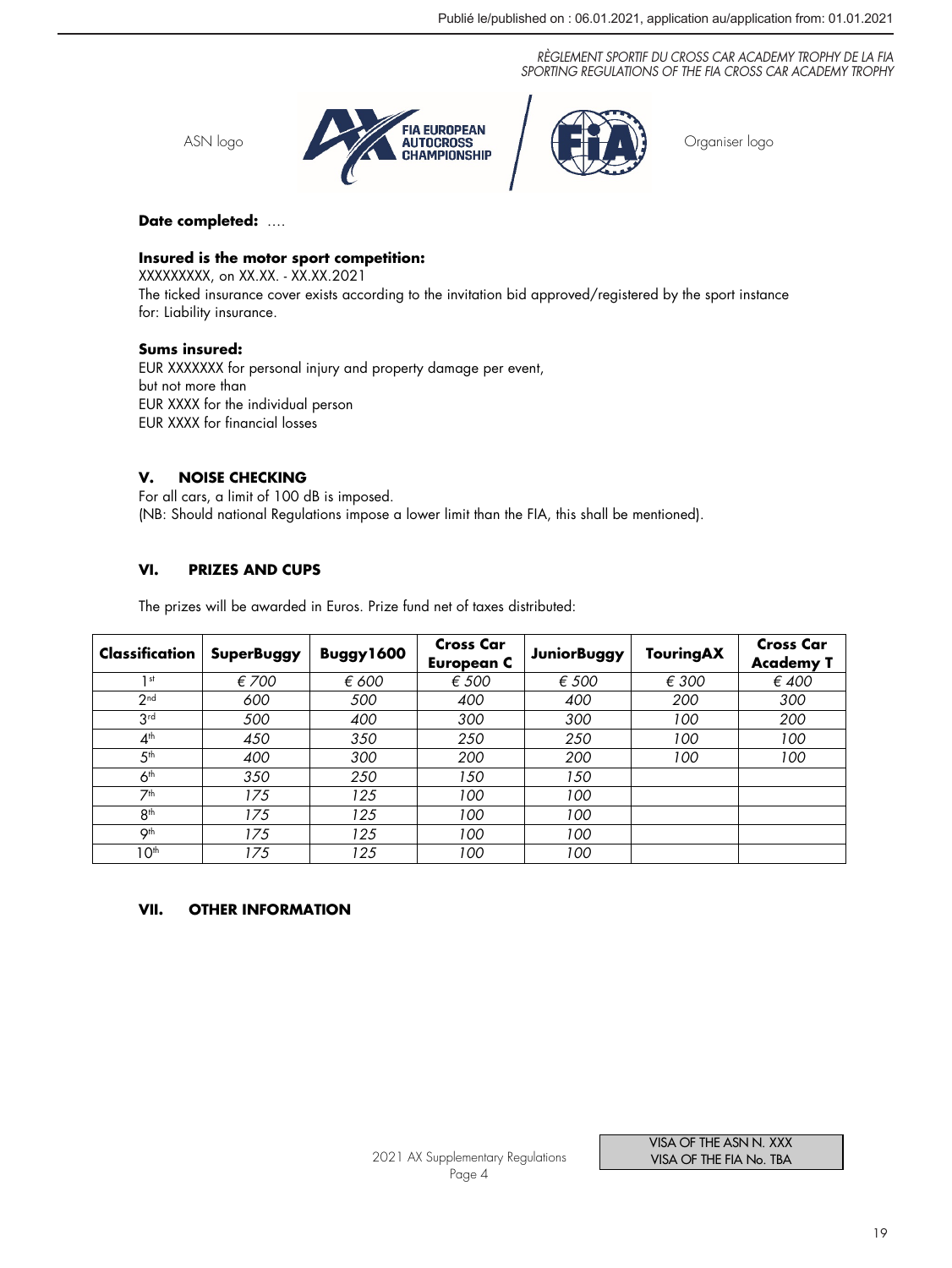# ANNEXE 2 APPENDIX 2

Directives pour la publicité obligatoire. Mandatory branding guidelines.